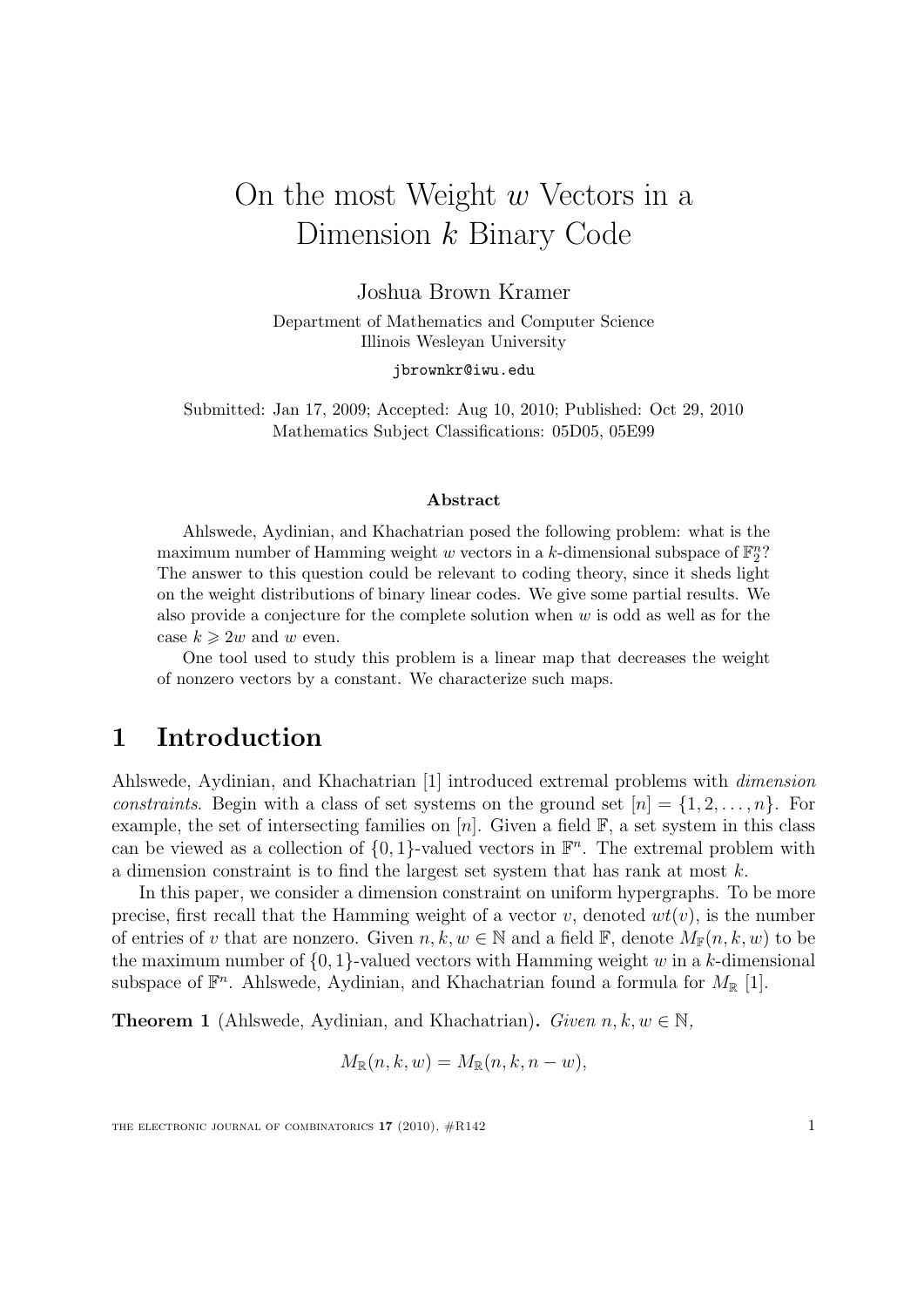and for  $w \leqslant n/2$ ,

$$
M_{\mathbb{R}}(n,k,w) = \begin{cases} {k \choose w} & \text{if } 2w \leq k; \\ {2(k-w) \choose k-w} 2^{2w-k} & \text{if } k < 2w < 2(k-1); \\ 2^{k-1} & \text{if } k-1 \leq w. \end{cases}
$$

This paper focusses on the case  $\mathbb{F} = \mathbb{F}_2$ . Given  $n, k, w \in \mathbb{N}$ , denote

$$
m(n,k,w) = M_{\mathbb{F}_2}(n,k,w).
$$

A complete description of  $m(n, k, w)$  might be relevant to coding theory, since it would shed light on the weight distributions of binary linear codes. Determining  $m(n, k, w)$ requires different techniques from those used to determine  $M_{\mathbb{R}}(n, k, w)$ . In particular, the proof in [1] of the  $\mathbb{R}^n$  case makes explicit use of the fact that the sum of a non-empty collection of positive numbers in  $\mathbb R$  is nonzero.

Ashikhmin, Cohen, Krivelevich, and Litsyn [2] give some upper bounds for  $m(n, k, w)$ and cite some conjectures for  $m(n, k, w)$  from personal correspondence with Khachatrian. In [1] it is noted that  $m(n, k, w)$  depends crucially on the parity of w, while  $M_{\mathbb{R}}(n, k, w)$ does not. In particular, every k-dimensional subspace of  $\mathbb{F}_2^n$  has  $2^k - 1$  nonzero elements, and either 0 or  $2^{k-1}$  odd weight elements. Thus  $m(n, k, w) \leq 2^k - 1$  if w is even, and  $m(n, k, w) \leq 2^{k-1}$  if w is odd. If equality holds in the even case, then there is a dimension k subspace of  $\mathbb{F}_2^n$  all of whose nonzero vectors have weight w, which we call an *equidistant* linear code. The following are noted in [1] and are consequences of standard facts about equidistant linear codes over  $\mathbb{F}_2$ .

**Proposition 2.** Given  $n, k, w \in \mathbb{N}$  we have  $m(n, k, w) = 2<sup>k</sup> - 1$  if and only if there is some  $t \in \mathbb{N}$  for which  $w = t2^{k-1}$  and  $n \ge t(2^k - 1) = 2w - t$ .

**Proposition 3.** Suppose w is odd. We have  $m(n, k, w) = 2^{k-1}$  if and only if  $k \leq w + 1$ and  $n \geqslant w + k - 1$ .

We generalize these results. Given  $w \in \mathbb{N}$ , denote

$$
f_2(w) = \max\left\{e \in \mathbb{N} : 2^e \text{ divides } w\right\}.
$$

In Section 2, we prove the following.

**Theorem 4.** Given  $n, k, w \in \mathbb{N}$ , we have

$$
m(n, k, w) \leq 2^{k} - 2^{(k-1)-f_2(w)},
$$

with equality if and only if there exists  $t \in \mathbb{N}$  such that  $t \geq (k-1) - f_2(w) \geq 0$ ,  $w = t2^{f_2(w)}$ , and  $n \ge 2w - t + (k - 1) - f_2(w)$ .

To prove this theorem, we need to understand the structure of equidistant linear codes. This is provided by a theorem of Bonisoli [3], which needs the concepts of monomial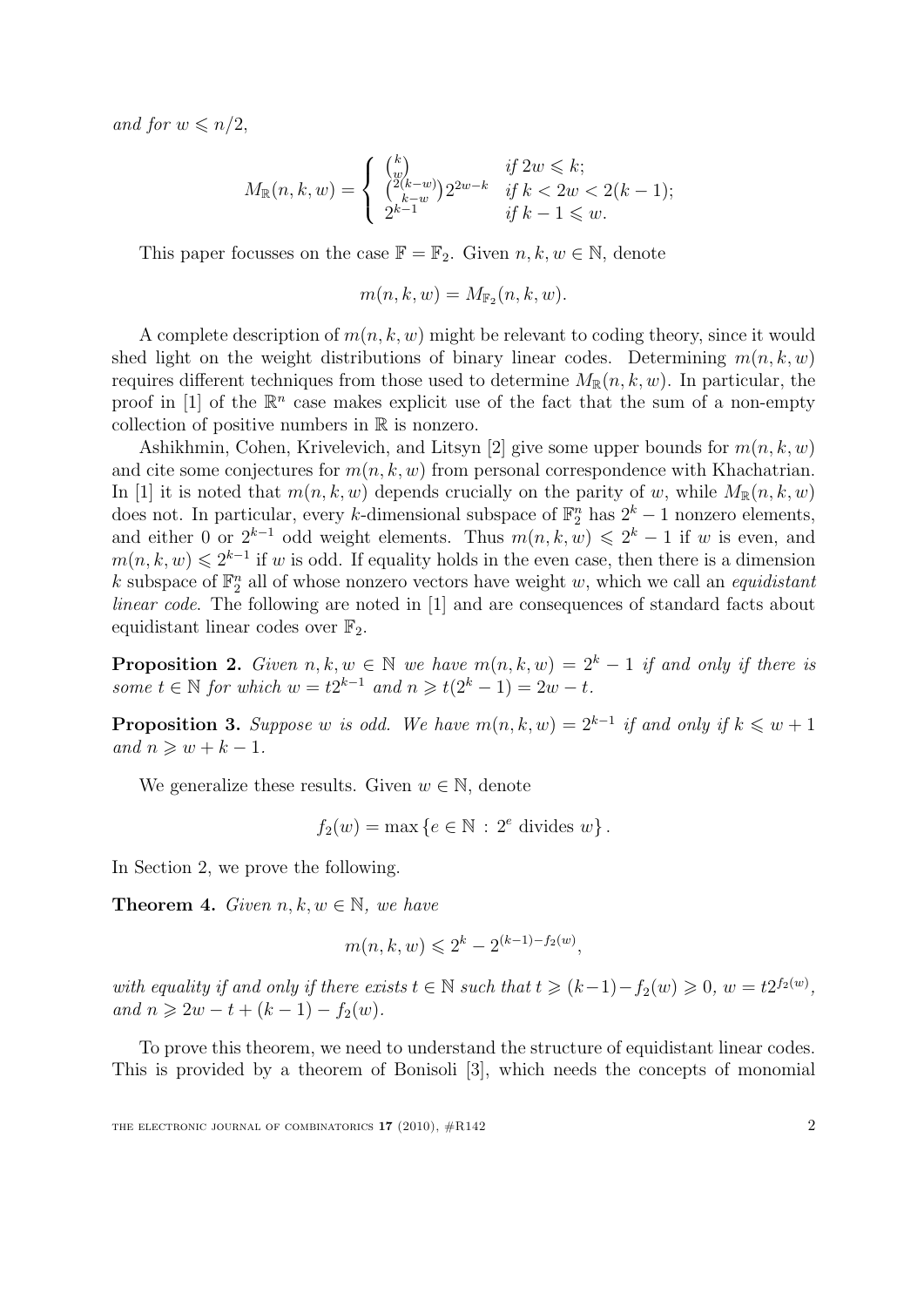equivalence and the binary simplex code. More can be found about these concepts in, for example, [5].

Given  $n \in \mathbb{N}$ , a field  $\mathbb{F}$ , and subspaces  $V, W \subseteq \mathbb{F}^n$ , we say a linear map  $\phi: V \to W$ , is a monomial equivalence if  $\phi$  is bijective and there are  $\lambda_1, \lambda_2, \ldots, \lambda_n \in \mathbb{F}^\times = \mathbb{F} \setminus \{ \vec{0} \}$  and a permutation  $\sigma : [n] \to [n]$  such that for all  $v = (v_1, v_2, \dots, v_n) \in V$ , we have

$$
\phi(v) = (\lambda_1 v_{\sigma(1)}, \lambda_2 v_{\sigma(2)}, \dots, \lambda_n v_{\sigma(n)})
$$

Define the binary simplex code of dimension k, denoted  $S_k$ , to be the row span of  $M_k$ , the  $k \times (2^k - 1)$  matrix whose columns are the unique vectors of  $\mathbb{F}_2^k \setminus \{ \vec{0} \}$ . It is not difficult to show that  $S_k$  is a k-dimensional equidistant code whose nonzero codewords have weight  $2^{k-1}$ . Proposition 2 claims that if  $w = t2^{k-1}$  and  $n \geq 2w - t$  then there is an equidistant linear code of dimension  $k$  and weight  $w$  in  $\mathbb{F}_2^n$ . Indeed, define

← t times → ← n − t(2<sup>k</sup> − 1) columns → Mk,t,n = " M<sup>k</sup> M<sup>k</sup> · · · M<sup>k</sup> 0 # .

Define  $\mathcal{S}(k, t, n)$  to be the row span of this matrix. It is clear that  $\mathcal{S}(k, t, n) \subseteq \mathbb{F}_2^n$ ,  $\dim \mathcal{S}(k, t, n) = k$ , and  $\mathcal{S}(k, t, n)$  has constant nonzero weight w.

**Proposition 5** (Bonisoli [3]). Let  $n, k, w \in \mathbb{N}$ . If  $V \subseteq \mathbb{F}_2^n$  is a k-dimensional equidistant linear code of weight w then  $w = t2^{k-1}$  and V is monomially equivalent to  $\mathcal{S}(k, t, n)$ .

Clearly, every monomial equivalence is a weight-preserving linear map (i.e. a linear map that does not change the Hamming weight of any vector in its domain). The converse is a theorem of MacWilliams [7].

**Theorem 6** (The MacWilliams Extension Theorem [7]). Let  $n \in \mathbb{N}$ , let F be a finite field, and let  $V, W \subseteq \mathbb{F}^n$  be subspaces. If  $\phi: V \to W$  is a bijective weight-preserving linear map then  $\phi$  is a monomial equivalence.

We prove a generalization of this theorem.

**Definition 1.** Let  $n, c \in \mathbb{N}$ , let  $\mathbb{F}$  be a finite field, and let  $V, W \subseteq \mathbb{F}^n$  be subspaces. We say a linear map  $\phi: V \to W$  is a c-killer if for all  $v \in V \setminus \{ \vec{0} \},$ 

$$
\mathrm{wt}(\phi(v)) = \mathrm{wt}(v) - c.
$$

Given  $n \in \mathbb{N}, A \subseteq [n]$ , and field  $\mathbb{F}$ , denote the *coordinate projection onto the coordinates* A by  $\pi_A : \mathbb{F}^n \to \mathbb{F}^n$ . That is,  $\pi_A$  is the identity on A and the 0 map on the complement of A.

**Theorem 7.** Let  $V, W \subseteq \mathbb{F}^n$  be subspaces. If  $\phi : V \to W$  is a c-killer, then  $\phi$  is a monomial equivalence composed with a coordinate projection.

We use Theorem 7 to show the following.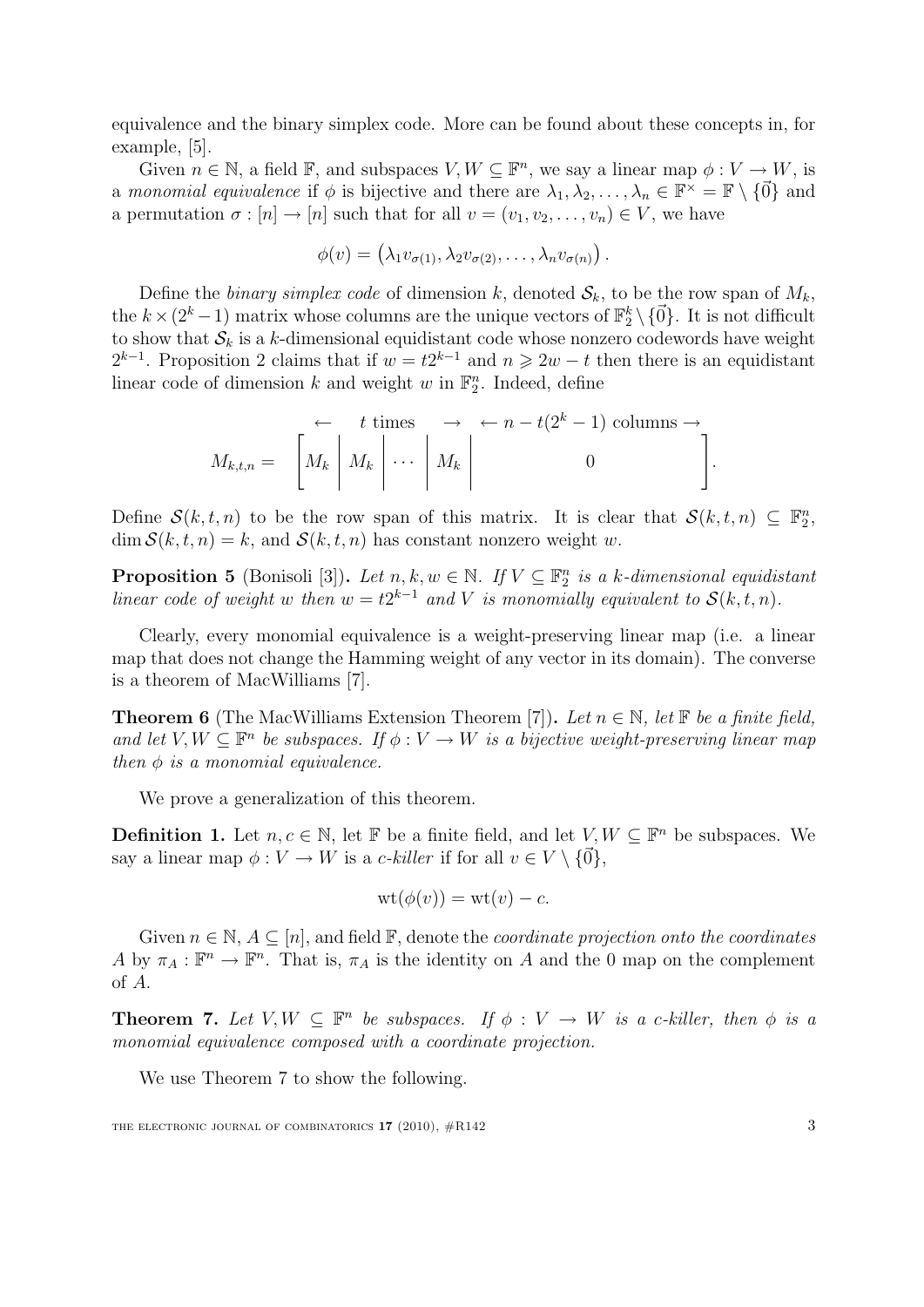**Proposition 8.** Let  $n, k, w \in \mathbb{N}$ , where  $1 \leq k, w \leq n$  and w is odd. If  $m(n, k, w) =$  $2^{k-1} - 1$ , then  $k \leq 3$ . Furthermore, we have

- $m(n, 1, w) = 2^{1-1} 1 = 0$  is impossible.
- $m(n, 2, w) = 2^{2-1} 1 = 1$  if and only if  $n = w$ .
- $m(n, 3, w) = 2^{3-1} 1 = 3$  if and only if  $w = 1$  or  $n = w + 1$ .

We finish the paper with some conjectures and evidence for those conjectures. In particular, we conjecture that for w odd,

$$
m(n,k,w) = M_{\mathbb{R}}(n,k,w)
$$

(despite the fact that equality is false in the case  $w$  is even). We also conjecture that for w even and  $k \geq 2w$ ,

$$
m(n,k,w) = \binom{k+1}{w}.\tag{1.1}
$$

In [2] there a reference to a personal correspondence in which Khachatrian also conjectures (1.1). Khachatrian also conjectures that for  $w < k < 2w$ , w even and k odd,

$$
m(n,k,w) = 2^{2w-k} {2k - 2w \choose k - w} + \sum_{i=0}^{k-w} {2k - 2w \choose 2i} {2w - k \choose \frac{w - 2i}{2}}.
$$

The paper is organized as follows. In Section 2 we prove Theorem 4. In Section 3 we prove Theorem 7. In Section 3.4 we use the killer classification to prove Proposition 8. In Section 4 we give evidence for our conjectures.

### 2 The bound on  $m(n, k, w)$

#### 2.1 A supporting Theorem and Lemma

For q a prime power, denote the field with q elements by  $\mathbb{F}_q$ . We will use the following theorem of Bose and Burton [4]

**Theorem 9** (Bose and Burton [4]). In an  $\mathbb{F}_q$ -vector space V, let S be a set of nonzero vectors that meets every subspace of a given dimension b. Then  $|S| \geq (q^{k-b+1}-1)/(q-1)$ with equality iff S consists of the nonzero points (non-collinear vectors) in a subspace of dimension  $k - b + 1$ .

One way to meet the bound in Theorem 4 is to construct a space where the non-weightw vectors form a subspace of dimension  $k - 1 - f_2(w)$ . We use the following lemma to establish that there is such a space under the conditions of Theorem 4.

**Lemma 10.** Let  $n, k, w, l \in \mathbb{N}$  where  $l \leq k$ . There is a k-dimensional code  $V \subseteq \mathbb{F}_2^n$  whose non-weight-w vectors are contained in a subspace of dimension l if and only if there is an integer  $t \geq l$  such that  $w = t2^{k-l-1}$  and  $n \geq 2w - t + l$ .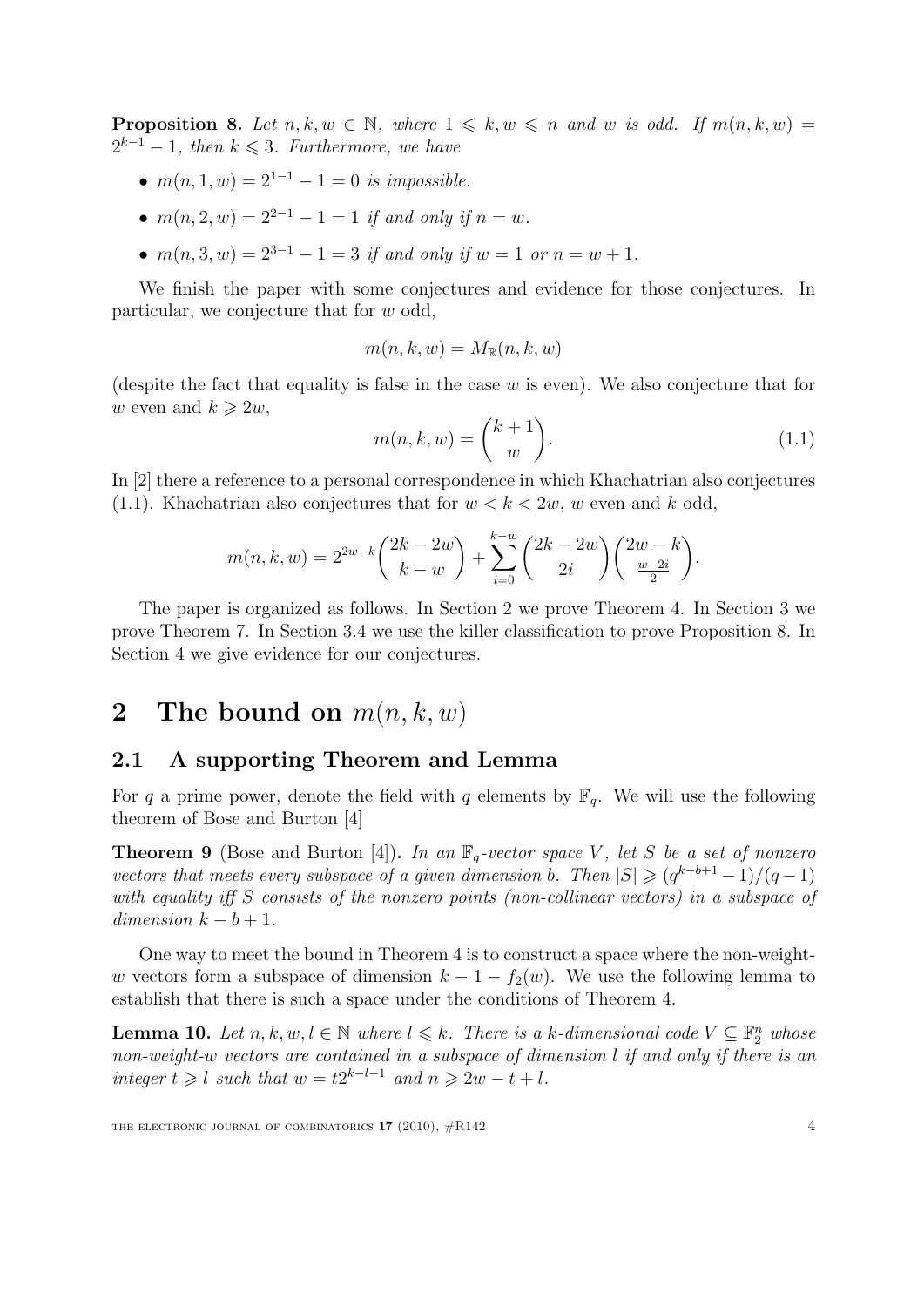*Proof.* Suppose there is  $t \geq l$  such that  $w = t2^{k-l-1}$  and  $n \geq 2w - t + l$ . Then define  $M'_{k-l}$ to be  $M_{k-l}$  with a zero column appended on the right. Define V' to be the row space of the  $k \times (2w - t + l)$  matrix

$$
G' = \begin{bmatrix} \begin{array}{|c|c|c|c|} \hline 11 \cdots 1 & 0 \\ \hline & 0 & 0 \\ \hline & & & \\ \hline & M'_{k-l} & M'_{k-l} \\ \hline \end{array} & \cdots & \begin{array}{|c|c|c|c|} \hline 0 & & & \\ \hline & 11 \cdots 1 & & \\ \hline & M'_{k-l} & M_{k-l} \\ \hline & M'_{k-l} & M_{k-l} \\ \hline \end{array} & \cdots & \begin{array}{|c|c|} \hline 0 & & & \\ \hline & 0 & & \\ \hline M_{k-l} & M_{k-l} \\ \hline \end{array}
$$

To be explicit, the number of  $M'_{k-l}$  blocks is l, and the number of  $M_{k-l}$  blocks is  $t-l$ . The number of columns of G' is therefore  $l2^{k-l} + (t-l)(2^{k-l}-1) = 2w - t + l \leq n$ . Thus, we may pad G' with sufficiently many 0 columns to get G, a  $k \times n$  generator matrix. Let V be the vector space generated by G. Suppose  $v \in V$  is the sum of a subset of the rows of G, at least one of which is among the bottom  $k - l$  rows. Denote the complement of a binary vector u by  $\overline{u}$ . There is  $s \in S_{k-l} \setminus \{\overline{0}\}\$  such that, up to permutation of the first l blocks,  $v = (\overline{s0}, \ldots, \overline{s0}, s0, \ldots, s0, s, \ldots, s, 0, \ldots, 0)$ . But wt $(s) = 2^{k-l-1}$ , and wt $(\overline{s0}) = 2^{k-l-1}$ , so the total weight of v is  $wt(v) = (l + (t - l))2^{k-l-1} = w$ . Thus all non-weight-w vectors are in the span of the first l rows, and we have found the desired vector space.

For the other direction, let V be a k-dimensional subspace of  $\mathbb{F}_2^n$  whose non-weight-w vectors are in a subspace U of dimension l. Notice that  $|U \setminus {\vec{0}}| = 2^l - 1 = 2^{k-(k-l+1)+1} 1 < 2^{k-(k-l)+1} - 1$ . By Theorem 9, there is a subspace C of  $V \setminus (U \setminus {\vec{0}})$  of dimension  $k-l$ . This code has constant distance w, so  $w = t2^{k-l-1}$  for some integer t.

The support of a set of vectors V, denoted  $s(V)$ , is the set of coordinates on which V is not always zero. Define Z to be the complement of the support of  $\mathcal{C}$ . We claim that the projection  $\pi_Z$  is injective as a function of U. Pick  $u \in U \setminus \{0\}$ . Given any vector  $c \in \mathcal{C} \setminus \{ \vec{0} \}$ , we have  $c + u \notin U$  and hence  $wt(c + u) = w$ . Thus

$$
\operatorname{wt}(\pi_{s(u)}(c)) = \frac{1}{2}\operatorname{wt}(u). \tag{2.1}
$$

.

In particular,  $\pi_{s(u)}(\mathcal{C})$  is an equidistant linear code of dimension dim  $\mathcal{C} = k-l$ . By Proposition 5 we have that, up to permutation of entries,  $\pi_{s(u)}(\mathcal{C}) = \mathcal{S}(k-l, \text{wt}(u)/2^{k-l}, \text{wt}(u)).$ In particular,

$$
\text{wt}(\pi_Z(u)) = |s(u) \setminus s(\pi_{s(u)}(C))| = \text{wt}(u) - (2^{k-l} - 1)\text{wt}(u)/2^{k-l} = \text{wt}(u)/2^{k-l} > 0 \tag{2.2}
$$

Thus  $\pi_Z$  is injective on U and  $\dim \pi_Z(U) = \dim U = l$ . Thus  $|s(\pi_Z(U))| \geq l$ . But then  $n \geq |s(V)| = |s(C)| + |s(\pi_Z(U))| \geq 2w - t + l.$ 

We have left to show that  $t \geq l$ . If  $T \subseteq \mathbb{F}_2^n$  is a dimension l subspace then T has a vector of weight at least l. Choose  $u' \in \pi_Z(U)$  with  $wt(u') \geq l$ . Let u be the corresponding element in U. By (2.2),  $wt(u)/2^{k-l} = wt(u') \geq 1$ , so  $wt(u) \geq 2^{k-l}$ . For  $c \in \mathcal{C} \setminus \{ \vec{0} \}$  we have, by (2.1),  $w \geqslant \text{wt}(\pi_{s(u)}(c)) = \text{wt}(u)/2 \geqslant 2^{k-l-1}$ . So  $t = w/2^{k-l-1} \geqslant l$ .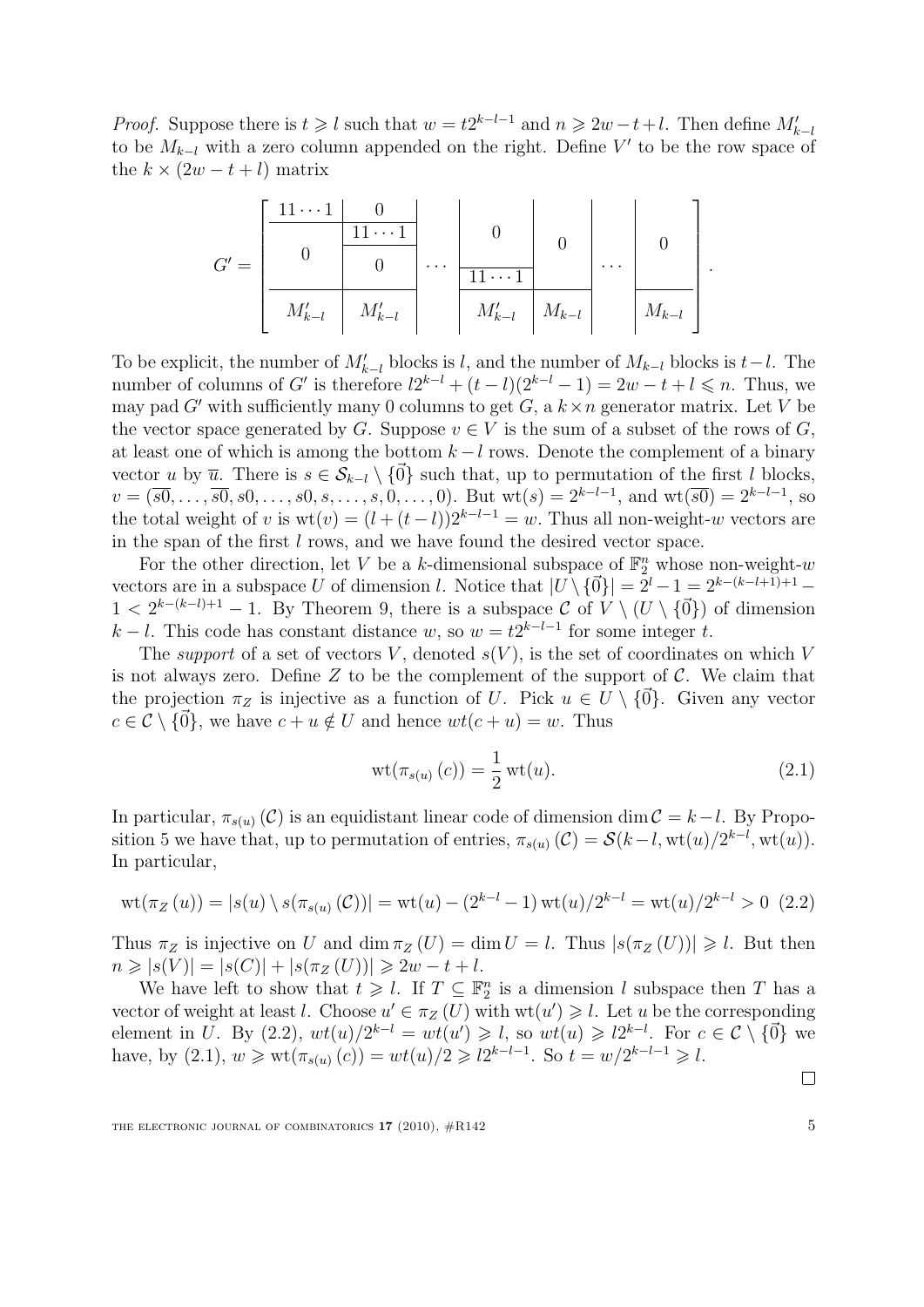#### 2.2 Proof of Theorem 4

*Proof.* First, we show that for all  $n, k, w \in \mathbb{N}$ ,

$$
m(n, k, w) \leq 2^{k} - 2^{(k-1)-f_2(w)}.
$$

Let  $V \subseteq \mathbb{F}_2^n$  be dimension k subspace with  $m(n, k, w)$  weight-w vectors. Let S be the set of nonzero, non-weight-w vectors in V. Let  $b = f_2(w) + 2$ . We claim that S intersects every dimension b subspace. Otherwise there is an equidistant linear code of dimension b in  $V \setminus S$  and so by Proposition 2, w is divisible by  $f_2(w)+1$ , a contradiction. By Theorem 9,  $|S|$  ≥  $2^{k-b+1} - 1 = 2^{k-f_2(w)-1} - 1$ , and hence the bound holds.

If the bound is met, then also by Theorem 9, S is the nonzero vectors of a dimension  $k - f_2(w) - 1$  subspace of V. By Lemma 10,  $w = t2^{f_2(w)}$ ,  $t \ge k - f_2(w) - 1$ , and  $n \geq 2w - t + k - f_2(w) - 1.$ 

On the other hand, let  $n, k, w \in \mathbb{N}$  and suppose that there exists an integer  $t \geq$  $(k-1) - f_2(w) \geq 0$  such that  $w = t2^{f_2(w)}$  and  $n \geq 2w - t + (k-1) - f_2(w)$ . Set  $l = (k-1) - f_2(w)$ . Then  $t \geq l$ ,  $w = t2^{k-l-1}$ , and  $n \geq 2w - t + l$ . By Lemma 10, there is a space  $V \subseteq \mathbb{F}_2^n$  whose non-weight-w vectors have rank at most l. Thus  $m(n, k, w) \geq 2^{k} - 2^{l} = 2^{k} - 2^{(k-1)-f_2(w)}$ . Hence  $m(n, k, w) = 2^{k} - 2^{(k-1)-f_2(w)}$ .

 $\Box$ 

### 3 Killers

#### 3.1 Introduction

We now prove Theorem 7. This author and Lucas Sabalka found a more general theorem [6], but they used a different proof technique. Theorem 7 is a generalization of Theorem 6, the MacWilliams Extension Theorem. We also apply Theorem 7 to determine when  $m(m, k, w) = 2^{k-1} - 1$  for odd w.

#### 3.2 Binary c-killers

We prove the binary case separately because its proof more beautiful than the general case.

The symmetric difference of sets  $S_1, S_2, \ldots, S_k \subseteq [n]$  is the set of elements of  $[n]$  that occur in an odd number of  $S_i$ . We denote this by

$$
\bigoplus_{j\in[k]} S_j = \{c \in [n] : |\{i \in [k] : c \in S_i\}| \equiv 1 \pmod{2}\}.
$$

Given  $I \subseteq [k]$ , denote

$$
S(I) = \bigcap_{i \in I} S_i.
$$

We have the following fact, similar to the principle of inclusion and exclusion.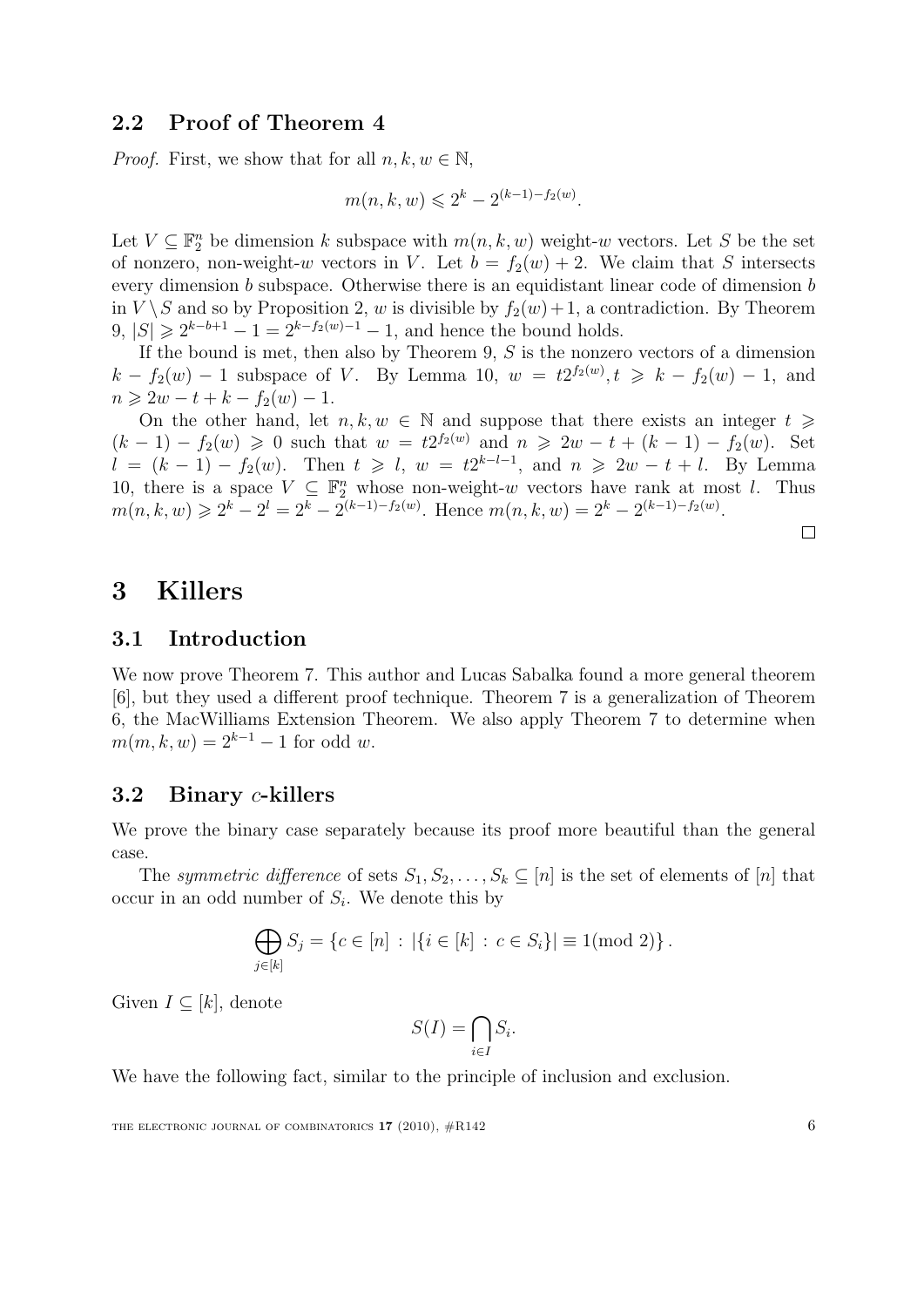Lemma 11.

$$
\left|\bigoplus_{i\in[k]}S_i\right| = \sum_{\substack{I\subseteq[k]\\I\neq\emptyset}}(-2)^{|I|-1}|S(I)|.
$$

*Proof.* Given  $x \in n$ , define  $C_x = \{i \in [k] : x \in S_i\}.$ 

$$
\sum_{\substack{I \subseteq [k] \\ I \neq \emptyset}} (-2)^{|I|-1} |S(I)| = \sum_{\substack{I \subseteq [k] \\ I \neq \emptyset}} \sum_{x \in S(I)} (-2)^{|I|-1}
$$
\n
$$
= \sum_{x \in [n]} \sum_{\substack{I \subseteq C_x \\ I \neq \emptyset}} (-2)^{|I|-1}
$$
\n
$$
= \sum_{x \in [n]} -\frac{1}{2} \sum_{i=1}^{|C_x|} { |C_x| \choose i} (-2)^i
$$
\n
$$
= \sum_{x \in [n]} -\frac{1}{2} ((-1)^{|C_x|} - 1)
$$
\n
$$
= \left| \bigoplus_{i \in [k]} S_i \right|
$$

Let  $S \subseteq \mathbb{F}^n$  and define  $O(S)$  to be the size of the set of bit positions where all of the vectors of S overlap. More precisely,

$$
O(S) = |\{i \in [n] : \pi_i(v) \neq 0 \,\forall v \in S\}|.
$$

**Lemma 12.** Let  $n, k, c \in \mathbb{N}$ , let  $V, W \subseteq \mathbb{F}_2^n$  be subspaces, and let  $\phi: V \to W$  be a c-killer. If  $B$  is a set of  $k$  linearly independent vectors from  $V$  then

$$
O(\phi(B)) = O(B) - c/2^{k-1}.
$$

*Proof.* We proceed by induction on k. The case  $k = 1$  is clear by the definition of a c-killer.

Let B be a set of  $k > 1$  linearly independent vectors in  $\mathbb{F}_2^n$ . By Lemma 11,

$$
\operatorname{wt}\left(\sum_{v\in B} v\right) = \sum_{\substack{I\subseteq B\\I\neq\emptyset}} (-2)^{|I|-1} O(I) \tag{3.1}
$$

and similarly

$$
\operatorname{wt}\left(\sum_{v\in B} \phi(v)\right) = \sum_{\substack{I\subseteq B\\I\neq\emptyset}} (-2)^{|I|-1} O(\phi(I)).\tag{3.2}
$$

THE ELECTRONIC JOURNAL OF COMBINATORICS  $17$  (2010),  $\#R142$  7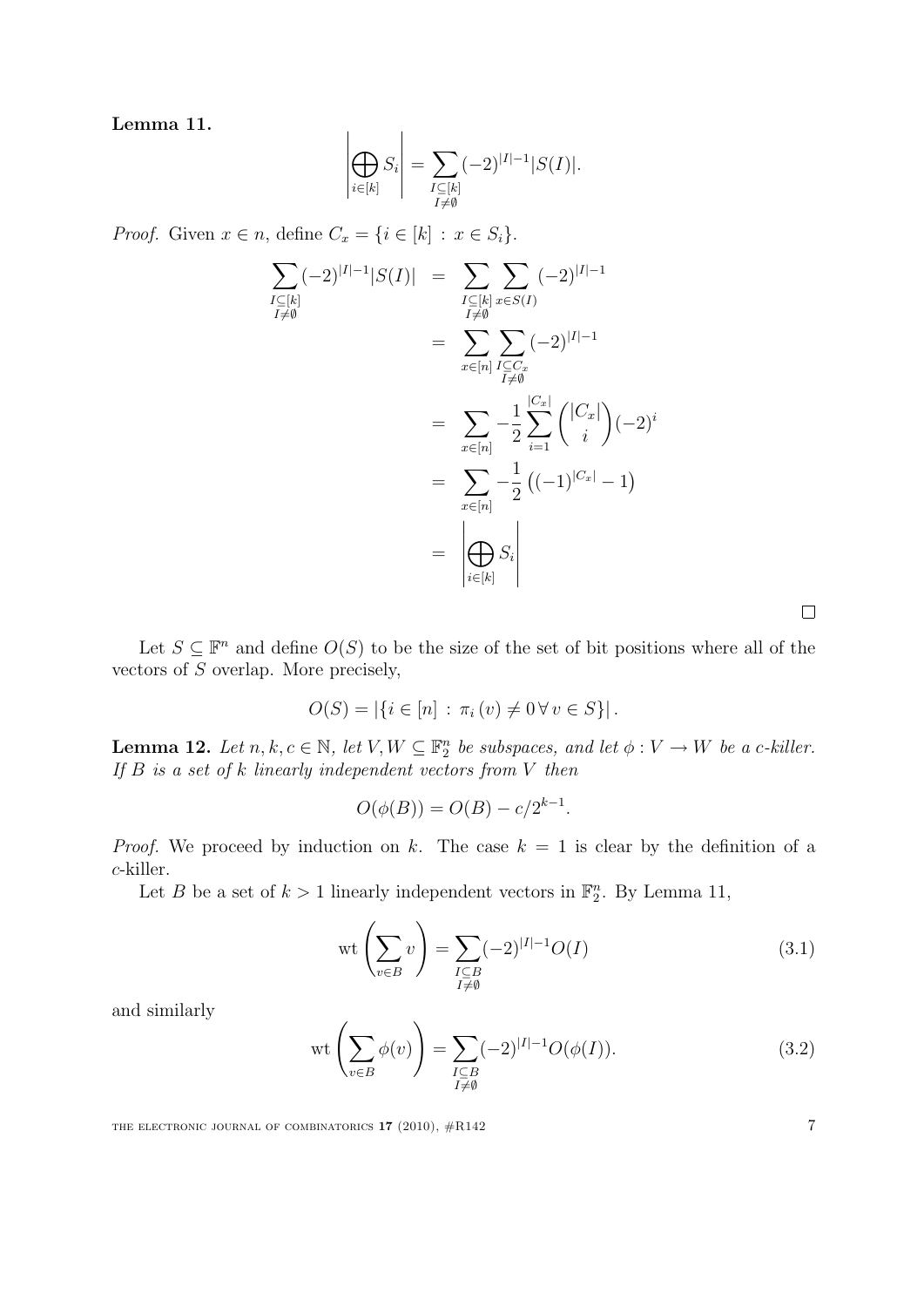By induction and equations  $(3.1)$  and  $(3.2)$ , we have

$$
\operatorname{wt}\left(\sum_{v\in B}\phi(v)\right) = \sum_{\substack{I\subseteq B\\I\neq\emptyset}}(-2)^{|I|-1}O(\phi(I))
$$
\n
$$
= (-2)^{|B|-1}O(\phi(B)) + \sum_{\substack{I\subseteq B\\I\neq\emptyset,B\\I\neq\emptyset,B}}(-2)^{|I|-1}O(\phi(I))
$$
\n
$$
= (-2)^{|B|-1}O(\phi(B)) + \sum_{\substack{I\subseteq B\\I\neq\emptyset,B\\I\neq\emptyset,B}}(-2)^{|I|-1}(O(I)-c/2^{|I|-1})
$$
\n
$$
= (-2)^{|B|-1}O(\phi(B)) + \sum_{\substack{I\subseteq B\\I\neq\emptyset,B\\I\neq\emptyset,B}}[(-2)^{|I|-1}O(I)+(-1)^{|I|}c]
$$
\n
$$
= (-2)^{|B|-1}O(\phi(B)) + \operatorname{wt}(\sum_{v\in B}v) - (-2)^{|B|-1}O(B)
$$
\n
$$
+ c[-1 - (-1)^{|B|}]
$$

On the other hand,

$$
\operatorname{wt}\left(\sum_{v\in B} \phi(v)\right) = \operatorname{wt}(\phi(\sum_{v\in B} v)) = \operatorname{wt}(\sum_{v\in B} v) - c.
$$

Thus we have

wt(
$$
\sum_{v \in B} v
$$
) - c =  $(-2)^{|B|-1}O(\phi(B))$  + wt( $\sum_{v \in B} v$ ) -  $(-2)^{|B|-1}O(B)$   
+ c[-1 - (-1)^{|B|}].

Cancelling wt( $\sum_{v \in B} v$ ) – c and rearranging, we have

$$
(-2)^{|B|-1}O(\phi(B)) = (-2)^{|B|-1}O(B) - c(-1)^{|B|}
$$

$$
O(\phi(B)) = O(B) - c/2^{|B|-1}.
$$

**Lemma 13.** Let  $c > 1$  be an integer and let V and W be binary spaces. If  $\phi : V \to W$  is a c-killer then there exists a code  $C \subseteq \mathbb{F}_2^{2c}$  with constant nonzero weight c and  $\dim C = \dim V$ .

*Proof.* Let  $B$  be a basis for  $V$ . By Lemma 12,

$$
O(B) - c/2^{|B|-1} = O(\phi(B)).
$$

In particular,  $c/2^{|B|-1}$  is an integer. The lemma then follows from Proposition 2.  $\Box$ 

THE ELECTRONIC JOURNAL OF COMBINATORICS  $17$  (2010),  $\#R142$  8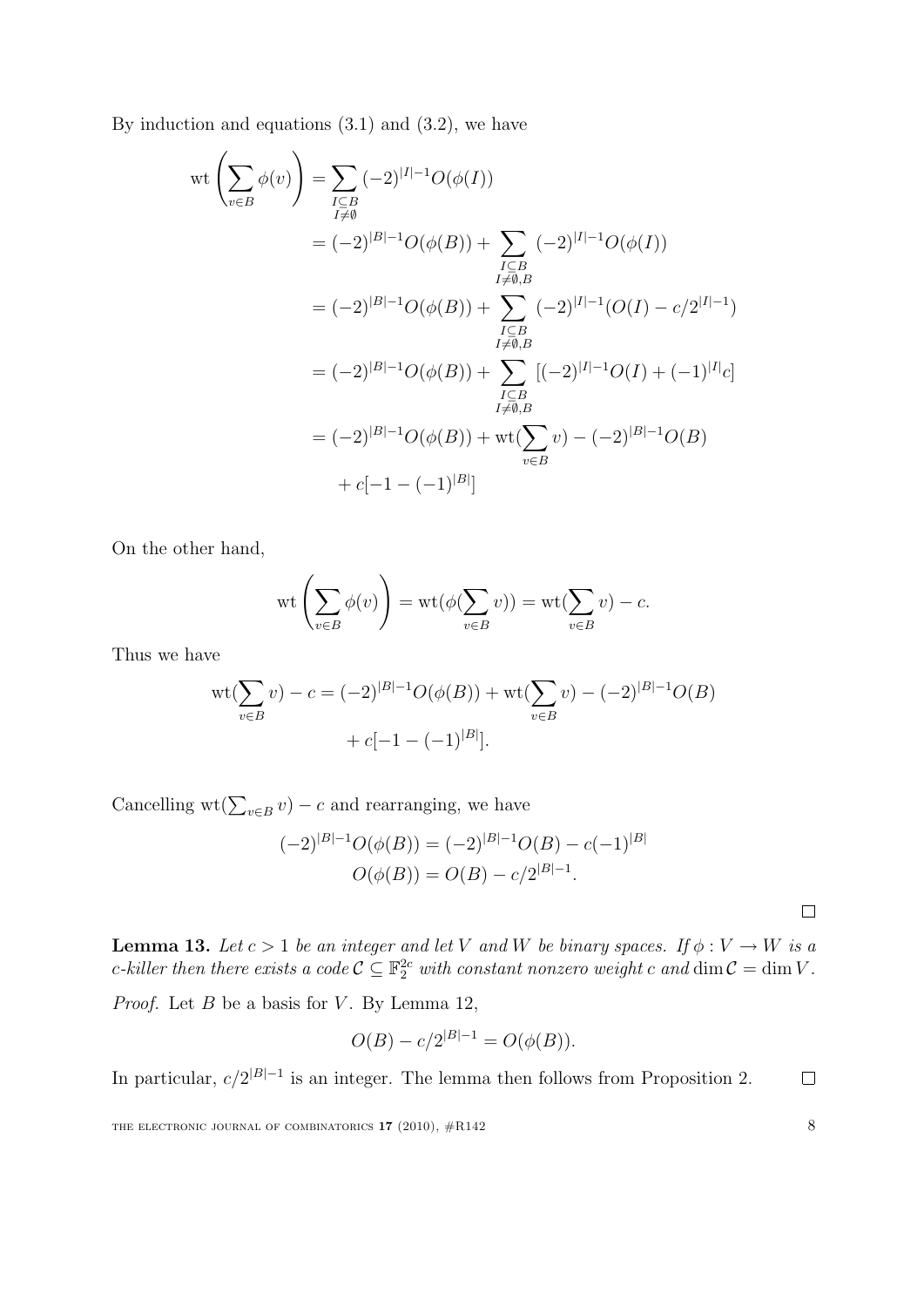We are now ready to prove our characterization of c-killers.

*Proof of the binary case of Theorem 7.* Let V,W be subspaces of  $\mathbb{F}_2^n$ , where dim  $V = k$ , and suppose that  $\phi: V \to W$  is a c-killer. If  $c = 0$ , then we are done by Theorem 6, the MacWilliams Extension Theorem. Thus we assume that  $c \geq 1$ .

By Lemma 13, there is a k-dimensional equidistant linear code,  $C \subseteq \mathbb{F}_2^{2c}$ , whose nonzero weight is c. Since V and C are both k-dimensional vector spaces over  $\mathbb{F}_2$ , there is a linear bijection

$$
\psi: V \to \mathcal{C}.
$$

Define  $W \times \mathcal{C} \subseteq \mathbb{F}_2^{n+2c}$  by

$$
W \times \mathcal{C} = \{ wv : w \in W, v \in \mathcal{C} \},
$$

where  $wv$  is the vector formed by concatenating w and v. Consider

$$
\phi \times \psi : V \to W \times \mathcal{C},
$$

defined by

$$
(\phi \times \psi)(v) = \phi(v)\psi(v).
$$

Notice that  $wt((\phi \times \psi)(\vec{0})) = 0 = wt(\vec{0})$ . Moreover, given  $v \in V \setminus {\vec{0}}$ , we have

$$
\text{wt}((\phi \times \psi)(v)) = \text{wt}(\phi(v)) + \text{wt}(\psi(v)) = wt(v) - c + c = wt(v).
$$

Thus  $\phi \times \psi$  preserves weight. By the MacWilliams Extension Theorem,  $\phi \times \psi$  is a coordinate permutation. But

$$
\phi = \pi_{[n]} \circ (\phi \times \psi).
$$

Thus  $\phi$  is a coordinate permutation followed by a coordinate projection.

#### 3.3 General c-killers

We now prove the c-killer classification theorem for spaces over general finite fields.

**Theorem 14** (Bonisoli [3]). Let  $n, k, w \in \mathbb{N}$ . There exists a k-dimensional subspace  $\mathcal{C} \subseteq \mathbb{F}_q^n$ , all of whose nonzero vectors have weight w, if and only if there exists  $t \in \mathbb{N}$  such that

$$
w=tq^{k-1}
$$

and

$$
n \geqslant t \frac{q^k - 1}{q - 1}.
$$

Our proof of the general case for Theorem 7 will mirror the binary case. Let  $\phi: V \to W$ be a c-killer. Set  $k = \dim V$ . We will establish that c is divisible by  $q^{k-1}$ . By Theorem 14, there is a k-dimensional equidistant linear code of weight c. We then "stitch" this code onto W, making  $\phi$  a 0-killer. Finally we apply the MacWilliams Extension Theorem to determine that this new map is a monomial equivalence.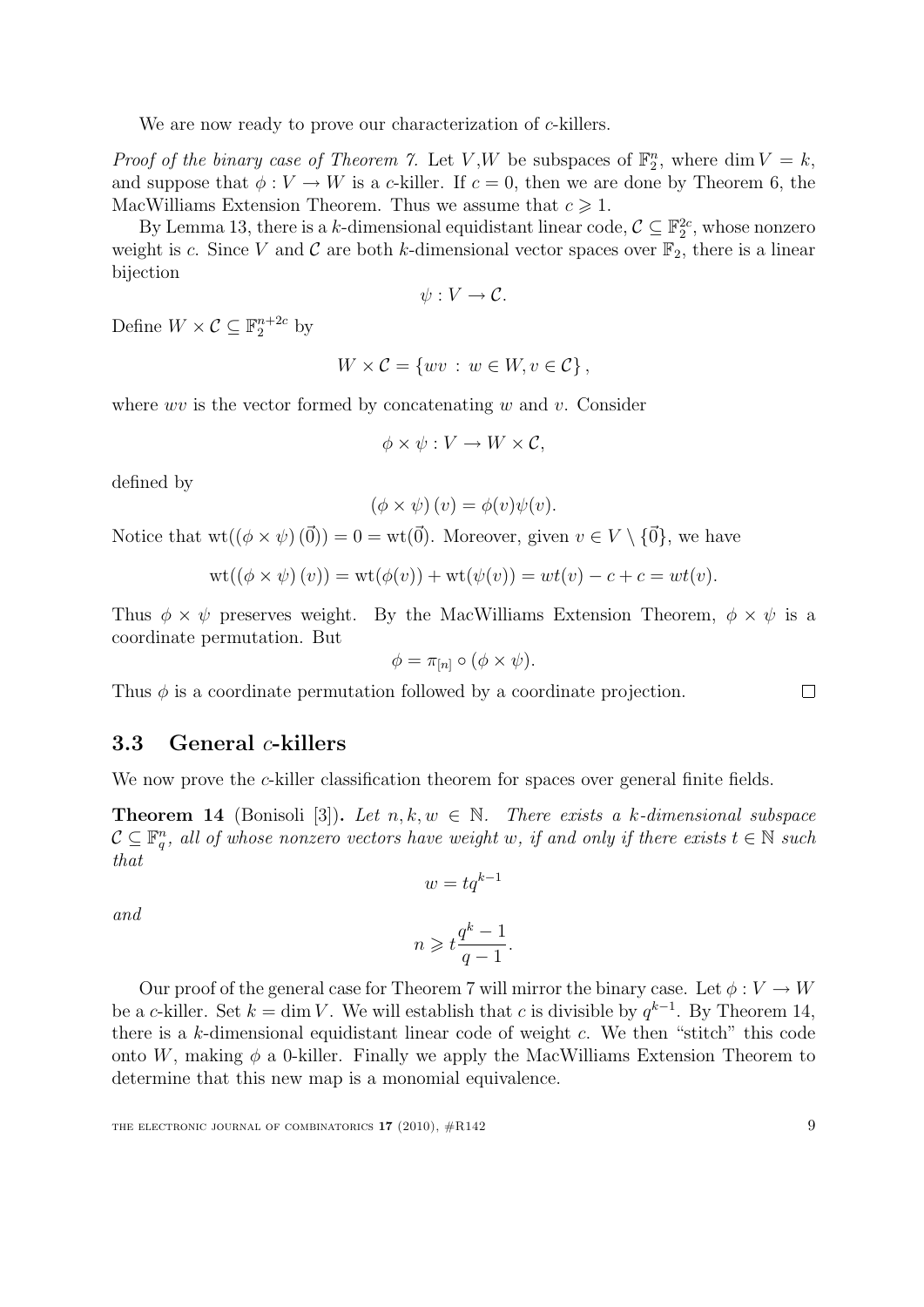Given I, a multiset consisting of vectors from  $\mathbb{F}_q^n$ , we define the *common support* of I to be

$$
cs(I) = \{ x \in [n] : \pi_x(v) \neq 0 \text{ for all } v \in I \}.
$$

Given J, a multiset consisting of vectors from  $\mathbb{F}_q^n$ , we define the zero sum set of J to be

$$
zs(J) = \left\{ x \in [n] : \pi_x \left( \sum_{v \in J} v \right) = 0 \right\}.
$$

Further, we define

$$
O_J(I) = |\mathrm{cs}(I) \cap \mathrm{zs}(J)|.
$$

In words,  $O<sub>J</sub>(I)$  is the number of coordinates in the common support of I where the sum of the vectors in J is 0. In particular, if  $S = \{s\}$  then  $O_{\emptyset}(S) = \text{wt}(s)$  and  $O_{S}(S) = 0$ . The following lemma is not hard to prove.

**Lemma 15.** Let  $n \in \mathbb{N}$ , and let S be a multiset of vectors in  $\mathbb{F}_q^n$ . Then

$$
\text{wt}\left(\sum_{s\in S} s\right) = \sum_{\substack{I\subseteq S\\I\neq\emptyset}} \sum_{J\subseteq I} (-1)^{|I|+|J|+1} O_J(I).
$$

 $\Box$ 

By using Lemma 15 and induction, we may prove the following in a manner very similar to the proof of Lemma 12.

**Lemma 16.** Let  $n, c \in \mathbb{N}$  and let  $V, W \subseteq \mathbb{F}_q^n$  be subspaces. If  $\phi: V \to W$  is a c-killer and  $S \subseteq V$  is linearly independent then

$$
\sum_{J \subseteq S} (-1)^{|J|} O_J(S) = \sum_{J \subseteq S} (-1)^{|J|} O_{\phi(J)}(\phi(S)) + c.
$$
 (3.3)

 $\Box$ 

The following is a generalization of Lemma 12.

Lemma 17. With the setup in Lemma 16, we have

$$
O(S) = O(\phi(S)) + c\left(\frac{q-1}{q}\right)^{|S|-1}.
$$

*Proof.* Denote  $\mathbb{F}_q^{\times} = \mathbb{F}_q - \{0\}$  and denote the set of functions from S to  $\mathbb{F}_q^{\times}$  by  $(\mathbb{F}_q^{\times})^S$ . Let  $\alpha = (\alpha_v)_{v \in S} \in (\mathbb{F}_q^{\times})^S$ . Let  $J = \{v_1, \ldots, v_j\} \subseteq S$  and denote  $\alpha J = \{\alpha_v v : v \in J\}$ , and  $\alpha \cdot J = \sum_{v \in J} \alpha_v v$ .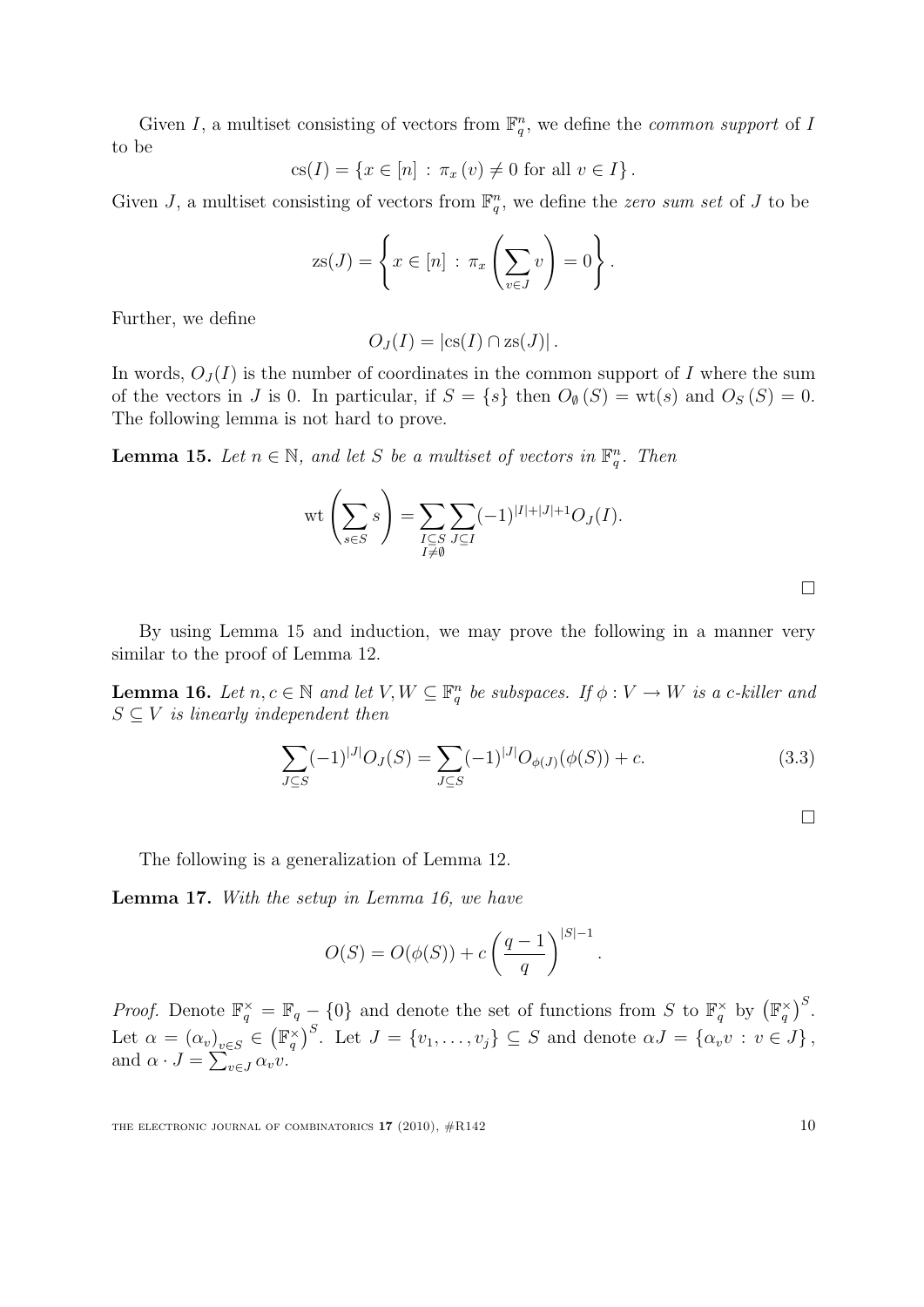For a fixed  $\alpha \in (\mathbb{F}_q^{\times})^{J \setminus \{v_j\}}$ , we have

$$
\sum_{\beta \in \mathbb{F}_q^{\times}} O_{(\alpha,\beta)J}(S) = \sum_{\beta \in \mathbb{F}_q^{\times}} \sum_{\substack{x \in \text{cs}(S) \\ \pi_x((\alpha,\beta)\cdot J) = 0}} 1
$$

$$
= \sum_{x \in \text{cs}(S)} \sum_{\substack{\beta \in \mathbb{F}_q^{\times} \\ \pi_x((\alpha,\beta)\cdot J) = 0}} 1.
$$

Notice that for x in the common support of S,  $\pi_x(v_j) \neq 0$  and hence if  $\pi_x(\alpha \cdot (J \setminus \{v_j\})) \neq 0$ 0 then there is exactly one nonzero solution,  $\beta$ , to  $\pi_x((\alpha, \beta) \cdot J) = 0$ . Otherwise there is no nonzero solution. Thus

$$
\sum_{\beta \in \mathbb{F}_q^{\times}} O_{(\alpha,\beta)J}(S) = |\{x \in \text{cs}(S) : \pi_x(\alpha \cdot (J \setminus \{v_j\})) \neq 0\}|
$$
  
= 
$$
O(S) - O_{\alpha(J \setminus \{v_j\})}(S).
$$

Hence

$$
\sum_{\gamma \in (\mathbb{F}_q^{\times})^J} O_{\gamma J}(S) = \sum_{\alpha \in (\mathbb{F}_q^{\times})^{J \setminus \{v_j\}}} \sum_{\beta \in \mathbb{F}_q^{\times}} O_{(\alpha,\beta)J}(S)
$$
  
\n
$$
= \sum_{\alpha \in (\mathbb{F}_q^{\times})^{J \setminus \{v_j\}}} [O(S) - O_{\alpha(J \setminus \{v_j\})}(S)]
$$
  
\n
$$
= (q-1)^{j-1}O(S) - \sum_{\alpha \in (\mathbb{F}_q^{\times})^{J \setminus \{v_j\}}} O_{\alpha(J \setminus \{v_j\})}(S).
$$

Notice that the rightmost sum is in exactly the same form as the leftmost sum. Thus, by induction, we have

$$
\sum_{\gamma \in (\mathbb{F}_q^{\times})^J} O_{\gamma J}(S) = \sum_{i=2}^{|J|} (-1)^{|J|+i} (q-1)^{i-1} O(S)
$$
  
= 
$$
\frac{(q-1)}{q} \left[ (q-1)^{|J|-1} + (-1)^{|J|} \right] O(S).
$$

Summing the left hand side of equation (3.3) over all  $\alpha \in (\mathbb{F}_q^{\times})^S$ , we have

$$
\sum_{\alpha \in (\mathbb{F}_q^{\times})^S} \sum_{J \subseteq S} (-1)^{|J|} O_{\alpha J}(S)
$$
  
= 
$$
\sum_{J \subseteq S} (-1)^{|J|} \sum_{\alpha \in (\mathbb{F}_q^{\times})^S} O_{\alpha J}(S)
$$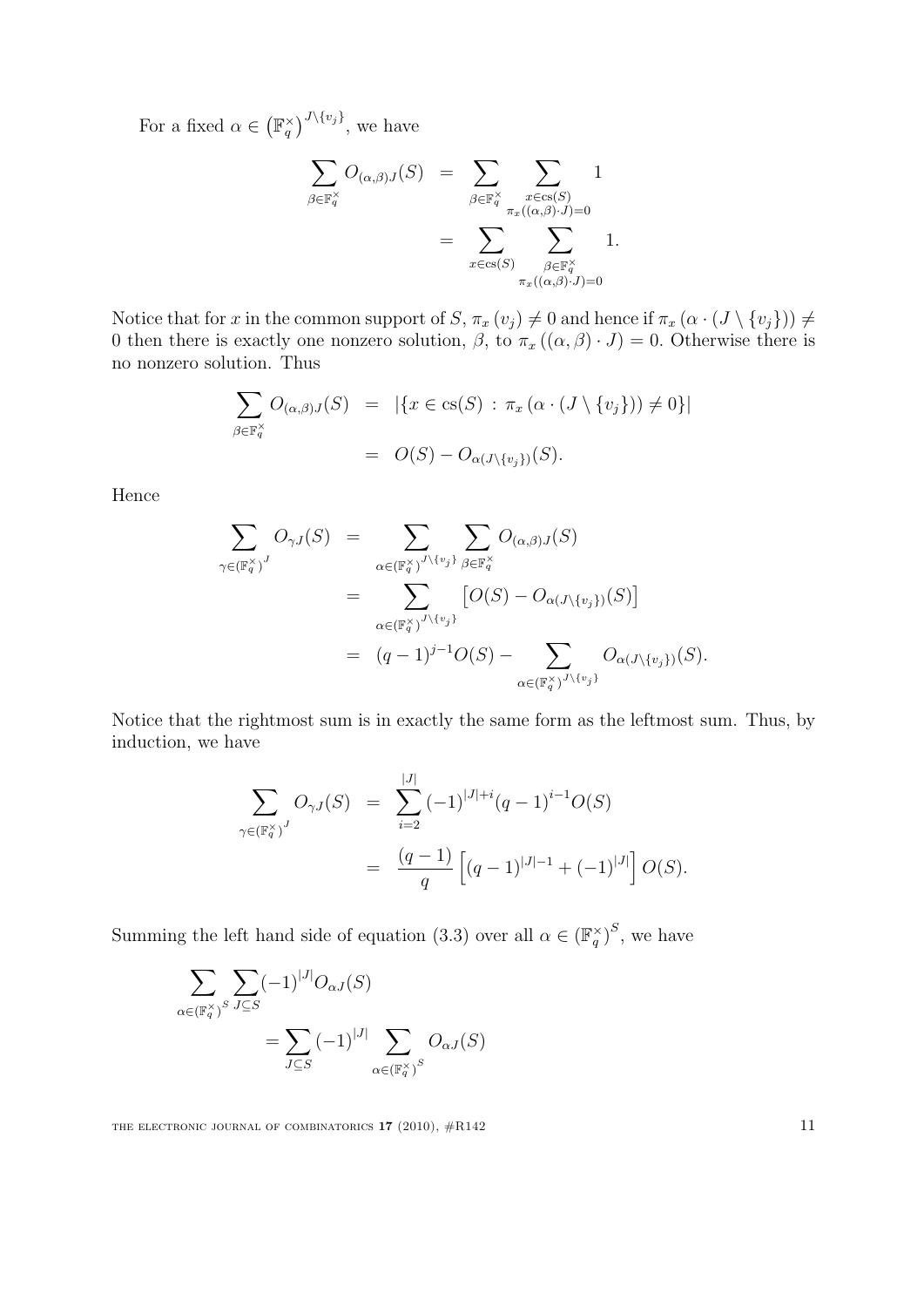$$
= \sum_{J \subseteq S} (-1)^{|J|} \sum_{\beta \in (\mathbb{F}_q^{\times})^{S \setminus J}} \sum_{\gamma \in (\mathbb{F}_q^{\times})^J} O_{\gamma J}(S)
$$
  
\n
$$
= \sum_{J \subseteq S} (-1)^{|J|} (q-1)^{|S|-|J|} \frac{(q-1)}{q} \left[ (q-1)^{|J|-1} + (-1)^{|J|} \right] O(S)
$$
  
\n
$$
= \frac{q-1}{q} O(S) \left[ \sum_{J \subseteq S} (-1)^{|J|} (q-1)^{|S|-1} + \sum_{J \subseteq S} (q-1)^{|S|-|J|} \right]
$$
  
\n
$$
= (q-1)q^{|S|-1} O(S).
$$

Thus, summing the entire equation (3.3), we get

$$
(q-1)q^{|S|-1}O(S) = (q-1)q^{|S|-1}O(\phi(S)) + (q-1)^{|S|}c
$$

and hence

$$
O(S) = O(\phi(S)) + c\left(\frac{q-1}{q}\right)^{|S|-1}.
$$

Thus if  $\phi: V \to W$  is a c-killer and S is a basis for V then c is divisible by  $q^{|S|-1}$ . This proves Theorem 7 in general.

### 3.4 An Application of  $c$ -Killers

We will now apply the characterization of binary c-killers to determine the parameters for which w is odd and  $m(n, k, w) = 2^{k-1} - 1$ . We've already determined when  $m(n, k, w) =$  $2^{k-1}$ , so this is a next natural question.

**Lemma 18.** Let  $n, k, w \in \mathbb{N}$  where w is odd,  $k \geq 1$ , and  $n \geq 1$ . If there is a k-dimensional subspace  $V \subseteq \mathbb{F}_2^n$  with exactly  $2^{k-1}-1$  weight w vectors then one of the following properties holds.

$$
w = 1 \text{ and either } a) k = 1 \text{ and } n \geqslant 2 \text{ or } b) k = 2 \text{ or } 3 \text{ and } n \geqslant 3 \tag{3.4}
$$

$$
w \geqslant 3 \text{ and } k = 1 \tag{3.5}
$$

$$
w \ge 3 \text{ and } 2 \le k \le \lfloor \log_2 w \rfloor + 2 \text{ and } n \ge w + 2^{k-2} - 1 \tag{3.6}
$$

$$
w \geq 3 \text{ and } 2 \leq k \leq \lfloor \log_2{(w+1)} \rfloor + 2 \text{ and } n \geq w + 2^{k-2}.
$$
 (3.7)

*Proof.* Suppose w is odd and there is a k-dimensional subspace  $V < \mathbb{F}_2^n$  with  $2^{k-1} - 1$ weight w vectors. When  $k \geq 2$ , we define v to be the single odd weight vector of V that does not have weight w. Set  $l = wt(v)$ . Without loss of generality,

$$
v = \overbrace{1 \dots 1}^{R_1} \overbrace{0 \dots 0}^{R_0} \in V.
$$

THE ELECTRONIC JOURNAL OF COMBINATORICS  $17$  (2010),  $\#R142$  12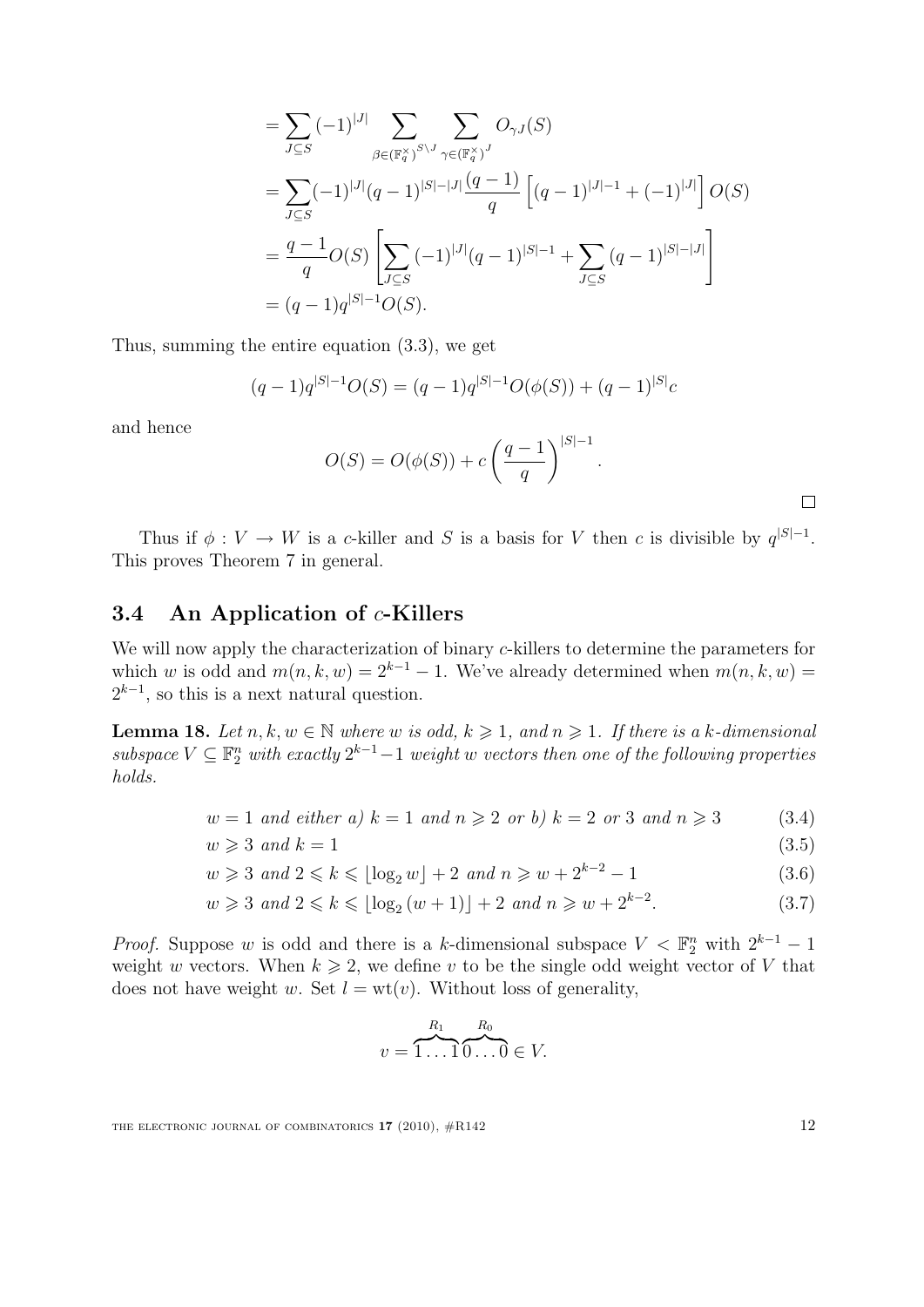Here,  $R_i$  is the set of coordinates where v is i. In particular,  $|R_1| = l$ . Let  $\mathcal{E}$  be the subspace of even weight vectors from V.

Case 1: 
$$
w = 1
$$
.

Here we must have that  $2^{k-1} \leq k$ , and so  $k = 1, 2$ , or 3. The rest of (3.4) follows easily.

**Case 2:**  $w \ge 3$  and  $k = 1$ .

In this case, (3.5) is satisfied.

**Case 3:**  $w \ge 3$ ,  $k \ge 2$ , and  $w > l$ .

Let  $e \in \mathcal{E} \setminus \{ \vec{0} \}$  and notice that

$$
w = \text{wt}(e + v)
$$
  
=  $\text{wt}(\pi_{R_1}(e + v)) + \text{wt}(\pi_{R_0}(e + v))$   
=  $l - \text{wt}(\pi_{R_1}(e)) + \text{wt}(\pi_{R_0}(e)),$ 

and thus

$$
wt(\pi_{R_1}(e)) = wt(\pi_{R_0}(e)) - (w - l).
$$
\n(3.8)

Since  $wt(\pi_{R_0}(e)) \geq w - l$  for all  $e \in \mathcal{E} \setminus \{\vec{0}\}\)$ , we have that  $\pi_{R_0}$  is injective on  $\mathcal{E}$ . Thus we may define  $\phi : \pi_{R_0}(\mathcal{E}) \to \pi_{R_1}(\mathcal{E})$  by

$$
\phi = \pi_{R_1} \circ \pi_{R_0}^{-1}.
$$

( $\phi$  simply assigns the right hand side of  $e \in \mathcal{E}$  to its left hand side). By equation (3.8),  $\phi$  is a  $(w - l)$ -killer. By Theorem 7 (the characterization of c-killers), there is a set of coordinates  $S \subseteq R_0$  such that  $\pi_S(\mathcal{E})$  is a equidistant linear code with nonzero weight  $w-l$ and dimension equal to dim  $\pi_{R_0}(\mathcal{E}) = \dim \mathcal{E} = k - 1$ . Thus, by Proposition 2,

$$
k - 1 \leqslant f_2(w - l) + 1 \leqslant \lfloor \log_2(w) \rfloor + 1.
$$

Thus

$$
k \leqslant \lfloor \log_2(w) \rfloor + 2.
$$

Also by Proposition 2,

$$
|R_0| \geqslant 2(w-l) - (w-l)/2^{k-2}.
$$
\n(3.9)

Proposition 2 also tells us that  $2^{k-2}$  divides  $(w - l)$ . Thus

$$
2^{k-2} \leqslant w - 1.
$$

Thus

$$
l \leqslant w - 2^{k-2}.\tag{3.10}
$$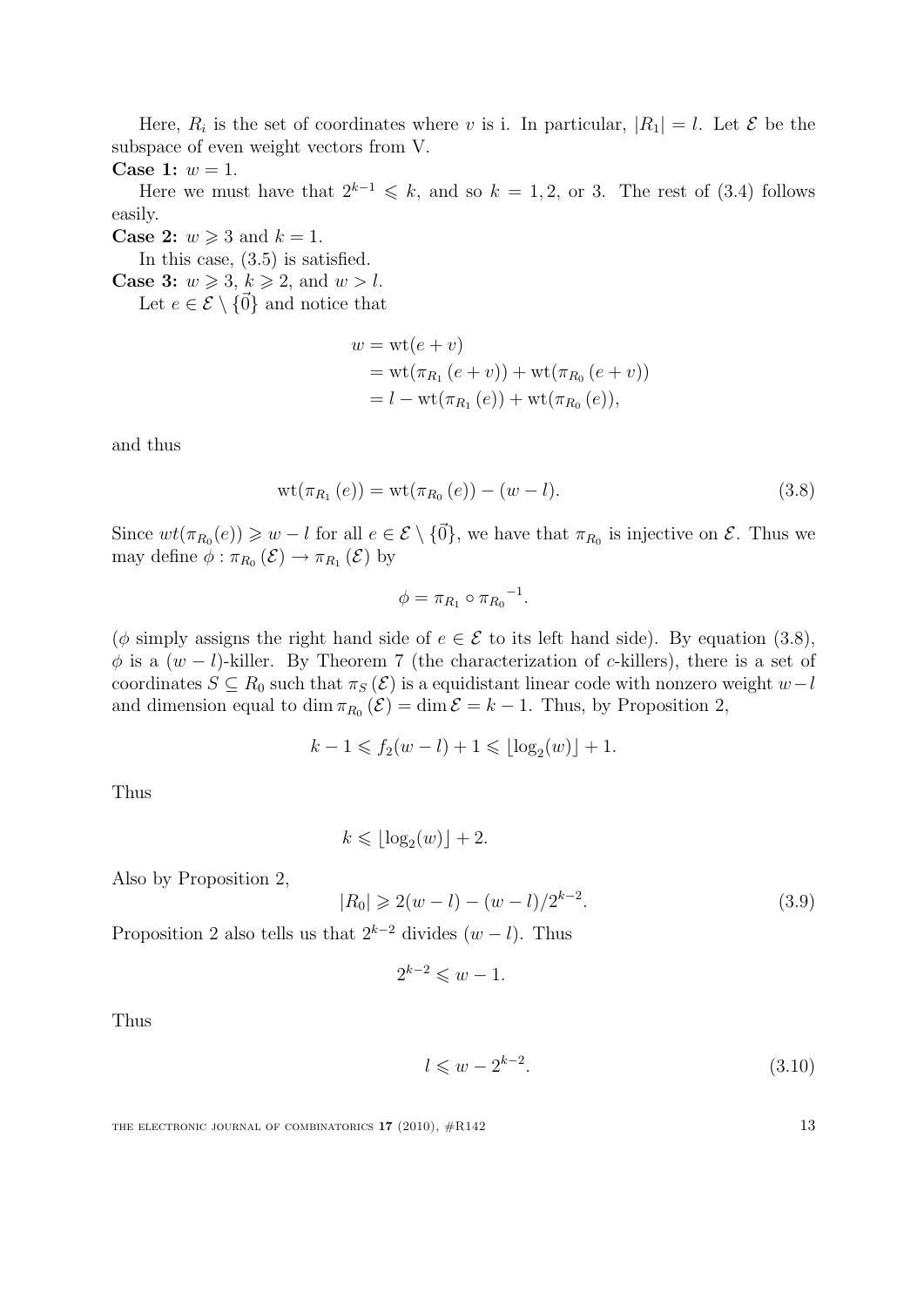Combining  $(3.9)$  and  $(3.10)$ , we have

$$
n = |R_1| + |R_0|
$$
  
=  $l + |R_0|$   
 $\geq l + 2(w - l) - (w - l)/2^{k-2}$   
=  $2w - w/2^{k-2} - l(1 - 1/2^{k-2})$   
 $\geq 2w - w/2^{k-2} - (w - 2^{k-2})(1 - 1/2^{k-2})$   
=  $w + 2^{k-2} - 1$ .

Thus (3.6) is satisfied.

**Case 4:**  $w \ge 3$ ,  $k \ge 2$ , and  $w < l$ .

By applying arguments similar to those above, we find that (3.7) is satisfied.

One can give constructions to show that the converse of Proposition 18 holds. We omit them here.

We now prove Proposition 8.

*Proof of proposition 8.* Suppose that  $m(n, k, w) = 2^{k-1} - 1$ . First we show that  $k \leq 3$ . Suppose to the contrary that  $k > 3$ . Since one of the clauses  $(3.4)-(3.7)$  must be satisfied and clauses (3.4) and (3.5) specify  $k \leq 3$ , it must be that (3.6) or (3.7) is satisfied.

We have  $m(n, k, w) \neq 2^{k-1}$ . Thus by Proposition 3, either  $k > w+1$  or  $n < w+k-1$ . First consider  $k > w + 1$ . Since one of (3.6) or (3.7) is true, it must be the case that

$$
k \le \max\left\{ \lfloor \log_2 w \rfloor + 2, \lfloor \log_2 (w+1) \rfloor + 2 \right\} = \lfloor \log_2 (w+1) \rfloor + 2,
$$

and hence

$$
w + 1 < k \leq \lfloor \log_2(w + 1) \rfloor + 2.
$$

As it turns out,  $w = 2$  is the largest w for which  $w + 1 < \lfloor \log_2(w + 1) \rfloor + 2$ . Thus

$$
k \leq \lfloor \log_2 (2+1) \rfloor + 2 = 3.
$$

On the other hand, suppose  $n < w + k - 1$ . Since one of (3.6) or (3.7) is true, we have

$$
n \geqslant \min\left\{w + 2^{k-2} - 1, w + 2^{k-2}\right\} = w + 2^{k-2} - 1.
$$

Thus,

$$
w + 2^{k-2} - 1 \leqslant n < w + k - 1.
$$

Therefore

 $2^{k-2} < k$ .

As it turns out,  $k = 3$  is the largest k for which  $2^{k-2} < k$ .

We have established that  $k \leq 3$ . If  $m(n, 1, w) = 0$  then n is not large enough to accommodate a single weight w vector. Thus  $n \leq w$ . This violates the assumption that  $w \leq n$ , so it is impossible to have  $m(n, 1, w) = 0$ .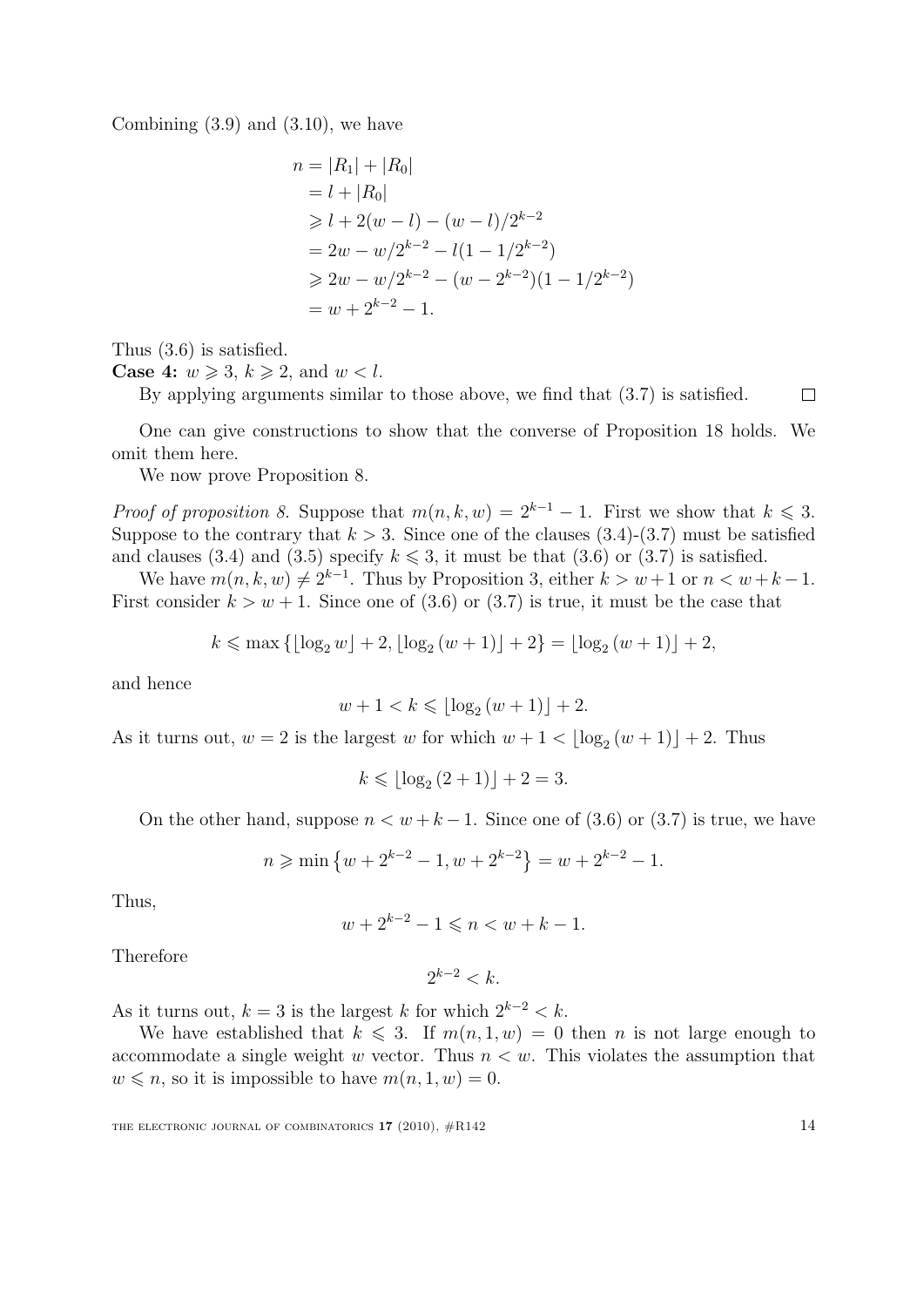If  $m(n, 2, w) = 1$ , then n is large enough to accommodate a weight w vector, but not two of them. Thus  $n = w$ . If  $n = w$  then clearly  $m(n, 2, w) = 1$ .

If  $m(n, 3, w) = 3$  then by Proposition 3, either  $k > w+1$  or  $n < w+k-1$ . In the first case we have  $3 > w + 1$  and hence  $w < 2$ . Thus  $w = 1$ . If  $n < w + k - 1$  then  $n < w + 2$ , so  $n \leq w + 1$ . But  $m(n, 3, w) > 1$  implies  $n > w$ . Thus  $n = w + 1$ .

On the other hand, if  $w = 1$ , then we may take

$$
V = \{v000 \dots 000 : v \in \mathbb{F}_2^3\}.
$$

If  $n = w + 1$ , we may take the code V generated by the  $3 \times n$  matrix

|  |  | $\begin{bmatrix} 1 & 1 & 1 & \cdots & 1 & 1 & 1 & 0 \end{bmatrix}$                                         |  |  |  |
|--|--|------------------------------------------------------------------------------------------------------------|--|--|--|
|  |  |                                                                                                            |  |  |  |
|  |  | $\begin{bmatrix} 1 & 1 & 1 & \cdots & 1 & 1 & 0 & 1 \\ 1 & 1 & 1 & \cdots & 1 & 0 & 1 & 1 \end{bmatrix}$ . |  |  |  |

 $\Box$ 

### 4 Conjectures

#### 4.1 Large Dimension

We have the following conjecture.

Conjecture 19. Let  $n, k, w \in \mathbb{N}$ . If  $n \geq k$  and  $k \geq 2w$  then

$$
m(n,k,w) = \begin{cases} \begin{pmatrix} k+1 \\ w \\ w \end{pmatrix} & \text{if } w \text{ is even;}\\ \begin{cases} k \\ w \end{cases} & \text{if } w \text{ is odd.} \end{cases}
$$

According to [2], Khachatrian made the same conjecture in personal correspondence. We have checked it for n up to 14. Here we prove it for  $n = k + 1$ . Using a similar technique, it is possible to prove it for w odd and  $n = k + 2$ .

**Proposition 20.** If  $k, w \in \mathbb{N}$  and  $k \geq 2w$  then

$$
m(k+1, k, w) = \begin{cases} {k+1 \choose w} & w \ even; \\ {k \choose w} & w \ odd. \end{cases}
$$

*Proof.* Suppose w is even. The span of all of the weight-w vectors in  $\mathbb{F}_2^{k+1}$  has dimension  $k$ , so we're done. Thus we may assume that  $w$  is odd.

Given a vector space  $W < \mathbb{F}_2^n$ , define  $A_w(W)$  to be the number of weight w vectors in W. Let  $V < \mathbb{F}_2^{k+1}$  be k-dimensional with  $A_w(V) = m(k+1, k, w)$ . We have that V is monomially equivalent to a vector space with a generator matrix of the form

$$
G = [I_k | c].
$$

THE ELECTRONIC JOURNAL OF COMBINATORICS  $17$  (2010),  $\#R142$  15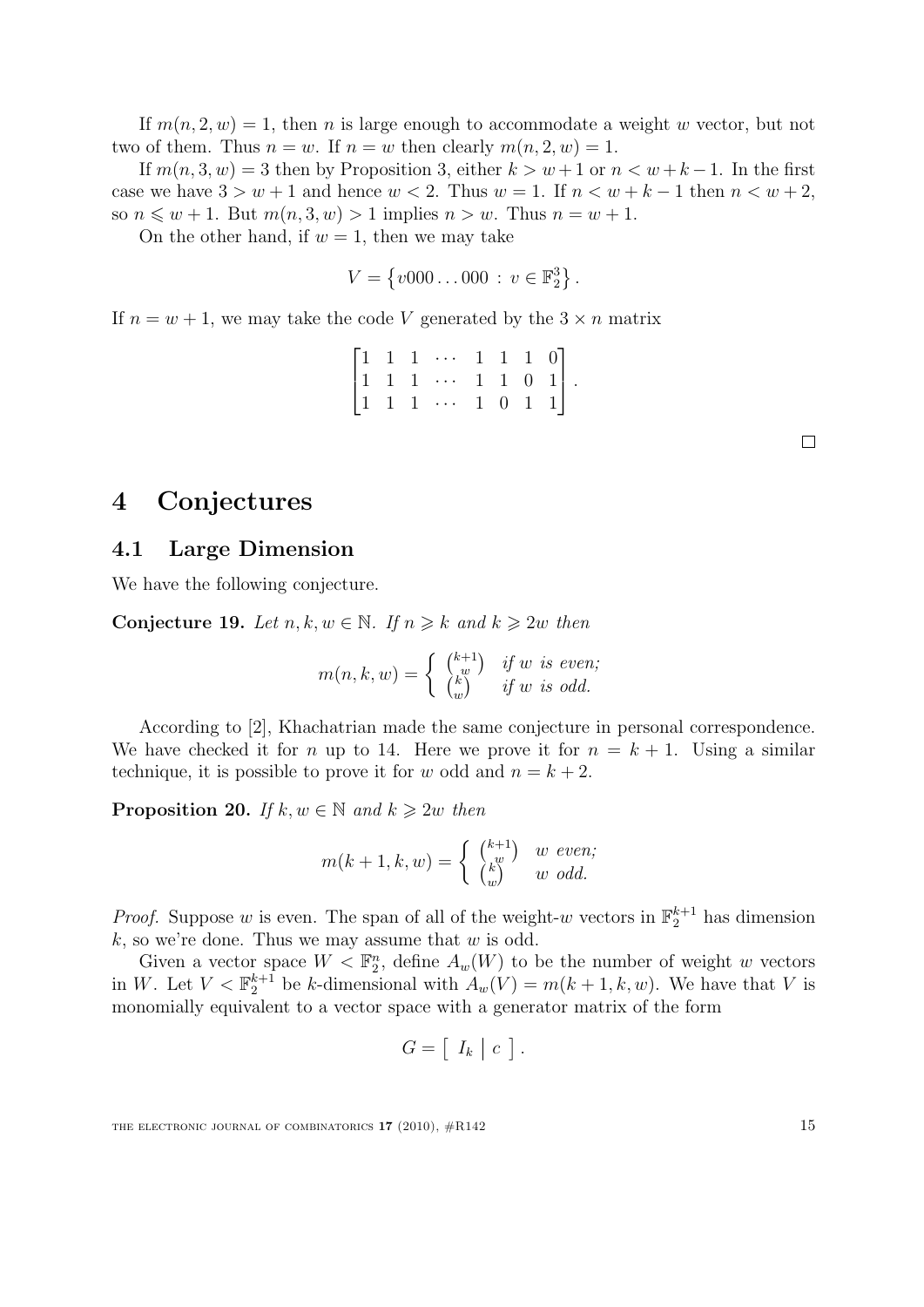Here c is a column vector. By permuting rows and columns of  $G$  we may assume that  $c$ is of the form

$$
c = (\underbrace{0,0,0,\ldots,0,0,0}_{a}, \underbrace{1,1,1,\ldots,1,1,1}_{b}).
$$

Notice that  $a + b = k$ .

If we drop c from  $G$ , how many weight-w vectors are lost, and how many are gained? That is, are there more weight-w vectors in V or in  $V' = \mathbb{F}_2^k \times \{0\}$ , the code with generator matrix

$$
G' = \left[ \begin{array}{c|c} I_k & \vec{0} \end{array} \right]
$$
?

Let  $L$  be the *lost* vectors. That is,

$$
L = V \setminus V'.
$$

Let  $F$  be the *found* vectors. That is,

$$
F = V' \setminus V.
$$

We will construct an injective function  $f: L \to F$ . This will establish that  $|L| \leqslant |F|$  and thus,

$$
A_w(V') = A_w(V) - |L| + |F| \ge A_w(V).
$$

Set

$$
B = \{a+1, a+2, \ldots, a+b=k\}.
$$

Notice that for  $v \in V$ , we have

$$
wt(\pi_{B\cup\{k+1\}}(v))\equiv 0(\text{mod } 2).
$$

In particular,  $b \neq k$ , since this would imply that every vector in V has even weight. This is a contradiction, since w is odd, and  $A_w(V) = m(n, k, w) > 0$ . Note that

$$
L = \{ v \in V : \text{wt}(\pi_{[k]}(v)) = w - 1 \text{ and } \text{wt}(\pi_B(v)) \equiv 1 \text{ (mod 2)} \}
$$

and

$$
F = \{ v' \in V' : \text{wt}(\pi_{[k]}(v')) = w \text{ and } \text{wt}(\pi_B(v)) \equiv 1 \text{(mod 2)} \}.
$$
 (4.1)

We will now define f. The definition will depend (slightly) on the parity of  $a$ . Case 1: a is odd.

Given  $l \in L$ , define

$$
g(l) = \min \left\{ i : \text{wt}\left(\overline{\pi_{[i]}(l)}\pi_{\{i+1,\dots,k\}}(l)\right) = w \right\},\
$$

and set

$$
f(l) = \overline{\pi_{[g(l)]}(l)} \pi_{\{g(l)+1,\dots,k\}}(l) 0.
$$

In words: we scan across l from left to right, inverting bits one at a time. We stop when the weight on  $[k]$  is w, and we change the last bit to 0. We have three things to show: that  $g(l) < \infty$  (so that f is well-defined), that  $f(l) \in F$ , and that f is injective.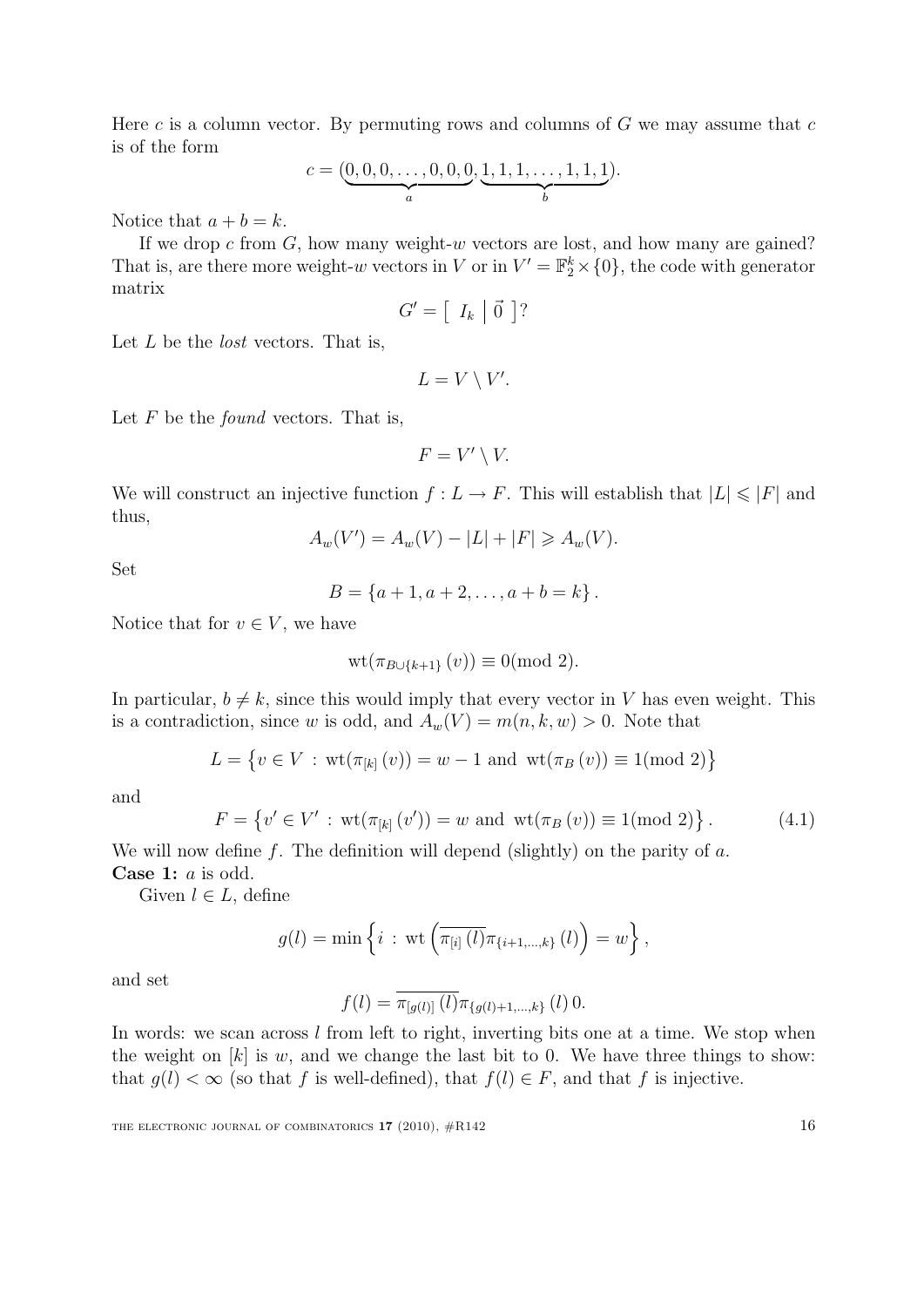First we show that  $g(l) < \infty$ . In fact,  $g(l) < k$ . Notice that

$$
\operatorname{wt}\left(\overline{\pi_{[k]}\left(l\right)}\right) = k - \operatorname{wt}(\pi_{[k]}\left(l\right))
$$
\n
$$
= k - (w - 1)
$$
\n
$$
\geq 2w - (w - 1)
$$
\n
$$
= w + 1.
$$

We have that wt  $(\pi_{[k]}(l)) = w - 1$ , and wt  $(\overline{\pi_{[k]}(l)}) \geq w + 1$ . Since inverting a single bit in a vector changes its weight by one, one of the intermediate inversions considered in the definition of g must have weight w. Hence  $g(l) < k$ .

Now we show that  $f(l) \in F$ . By Equation (4.1), we need only show that  $f(l) \in V'$ , that  $wt(\pi_{[k]}(f(l))) = w$ , and  $wt(\pi_B(f(l))) \equiv 1 \pmod{2}$ . The only requirement for  $f(l) \in V'$  is that  $\pi_{k+1}(f(l)) = 0$ . This is true by definition of f. By definition of g, it is clearly true that  $wt(\pi_{[k]}(f(l))) = w$ . It is left to show that  $wt(\pi_B(f(l))) \equiv 1 \pmod{2}$ . Either  $g(l) \leq a$ or  $q(l) > a$ . In the first case,

$$
wt(\pi_B(f(l))) = wt(\pi_B(l)) \equiv 1 \text{ mod } 2.
$$

Consider  $g(l) > a$ . Inversion of a single bit changes the parity of the weight of a vector. Since  $wt(\pi_{[k]}(l)) = w - 1$  and  $wt(\pi_{[k]}(f(l))) = w$  (they have different parities),  $q(l)$  must be odd. Since a is odd and f inverts all bits on [a],  $f(l)$  inverts an even number of bits on B. Thus

$$
wt(\pi_B(f(l))) \equiv wt(\pi_B(l)) \equiv 1 \mod 2.
$$

Finally, we show that f is injective. Let  $l \in L$ . We show how to construct l from  $f(l)$ . Given  $m \in F$ , define

$$
g'(m) = \min \left\{ i : \text{wt}\left(\overline{\pi_{[i]}(m)}\pi_{\{i+1,\dots,k\}}(m)\right) = w - 1 \right\},\
$$

and set

$$
f'(m) = \overline{\pi_{[g(m)]}(m)} \pi_{\{g(m)+1,\dots,k\}}(m) \, 1.
$$

Now, it is not necessarily the case that  $g'(m) < \infty$ . On the other hand, it is certainly the case that  $g'(f(l)) \leq g(l)$ , since

$$
\operatorname{wt} \left( \overline{\pi_{[g(l)]}(f(l))} \pi_{\{g(l)+1,\dots,k\}}(f(l)) \right) = \operatorname{wt} \left( \overline{\pi_{[g(l)]}(l)} \pi_{\{g(l)+1,\dots,k\}}(l) \right)
$$
  
= 
$$
\operatorname{wt} \left( \pi_{[k]}(l) \right)
$$
  
= 
$$
w - 1.
$$

In fact,  $g'(f(l)) = g(l)$ . If  $g'(f(l))$  were less than  $g(l)$ , then

$$
wt (\pi_{[g'(f(l))]} (f(l))) + wt (\pi_{\{g'(f(l)) + 1,...,k\}} (f(l)))
$$
  
= wt (\pi\_{[k]} (f(l)))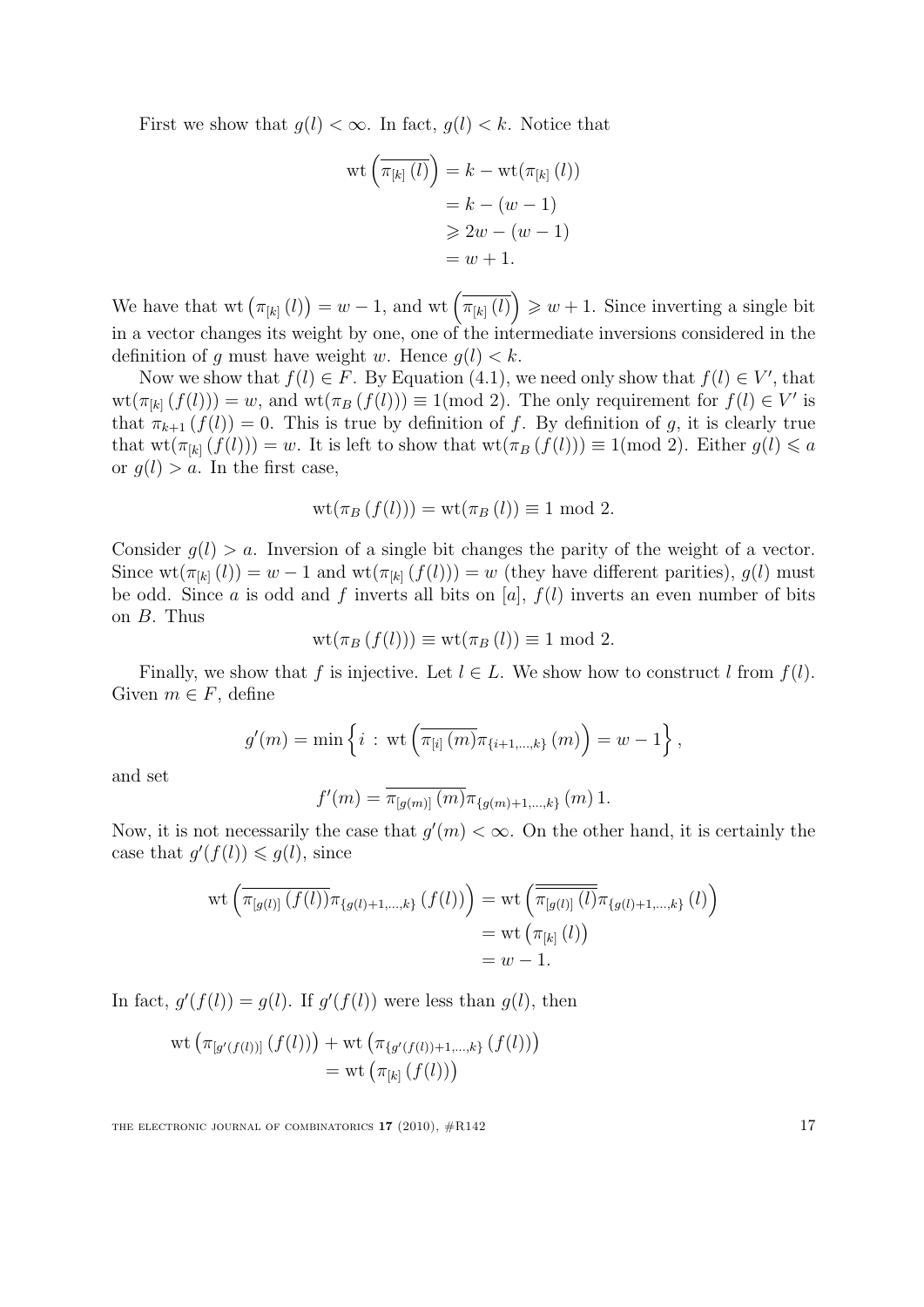= w  
\n= (w - 1) + 1  
\n= wt 
$$
(f'(f(l)))
$$
 + 1  
\n= wt  $(\pi_{[g'(f(l))]}(f(l)))$  + wt  $(\pi_{\{g'(f(l))+1,\dots,k\}}(f(l)))$  + 1.

Thus

$$
\operatorname{wt}(\pi_{[g'(f(l))]}(f(l))) = \operatorname{wt}(\overline{\pi_{[g'(f(l))]}(f(l))} + 1.
$$

But this implies

$$
wt\left(\pi_{[g'(f(l))]}(l)\pi_{\{g'(f(l))+1,\ldots,k\}}(l)\right)
$$
  
= wt\left(\pi\_{[g'(f(l))]}(l)\right) + wt\left(\pi\_{\{g'(f(l))+1,\ldots,k\}}(l)\right)  
= wt\left(\pi\_{[g'(f(l))]}(f(l))\right) + wt\left(\pi\_{\{g'(f(l))+1,\ldots,k\}}(l)\right)  
= wt\left(\pi\_{[g'(f(l))]}(f(l))\right) + 1 + wt\left(\pi\_{\{g'(f(l))+1,\ldots,k\}}(l)\right)  
= wt\left(\pi\_{[g'(f(l))]}(l)\right) + 1 + wt\left(\pi\_{\{g'(f(l))+1,\ldots,k\}}(l)\right)  
= wt(\pi\_{[k]}(l)) + 1  
= (w - 1) + 1  
= w.

This contradicts the minimality of  $g(l)$ . We have established that  $g'(f(l)) = g(l)$ . Thus

$$
f'(f(l)) = f'\left(\overline{\pi_{[g(l)]}(l)}\pi_{\{g(l)+1,\dots,k\}}(l) 0\right)
$$
  
= 
$$
\overline{\pi_{[g(l)]}(l)}\pi_{\{g(l)+1,\dots,k\}}(l) 1
$$
  
= l.

Case 2: *a* is even.

This case is very similar to the case where a is odd, but we do not invert the first bit of  $[a]$ .  $\Box$ 

### 4.2 A Complete Conjecture for Odd Weights

Conjecture 21. If  $n, k, w \in \mathbb{N}$  and w is odd then

$$
m(n, k, w) = M_{\mathbb{R}}(n, k, w).
$$

We have checked the conjecture for  $n$  up to 14. Notice that by Theorem 1 (the formula for  $M_{\mathbb{R}}(n, k, w)$ , whenever we have been able to establish exact values for  $m(n, k, w)$ , they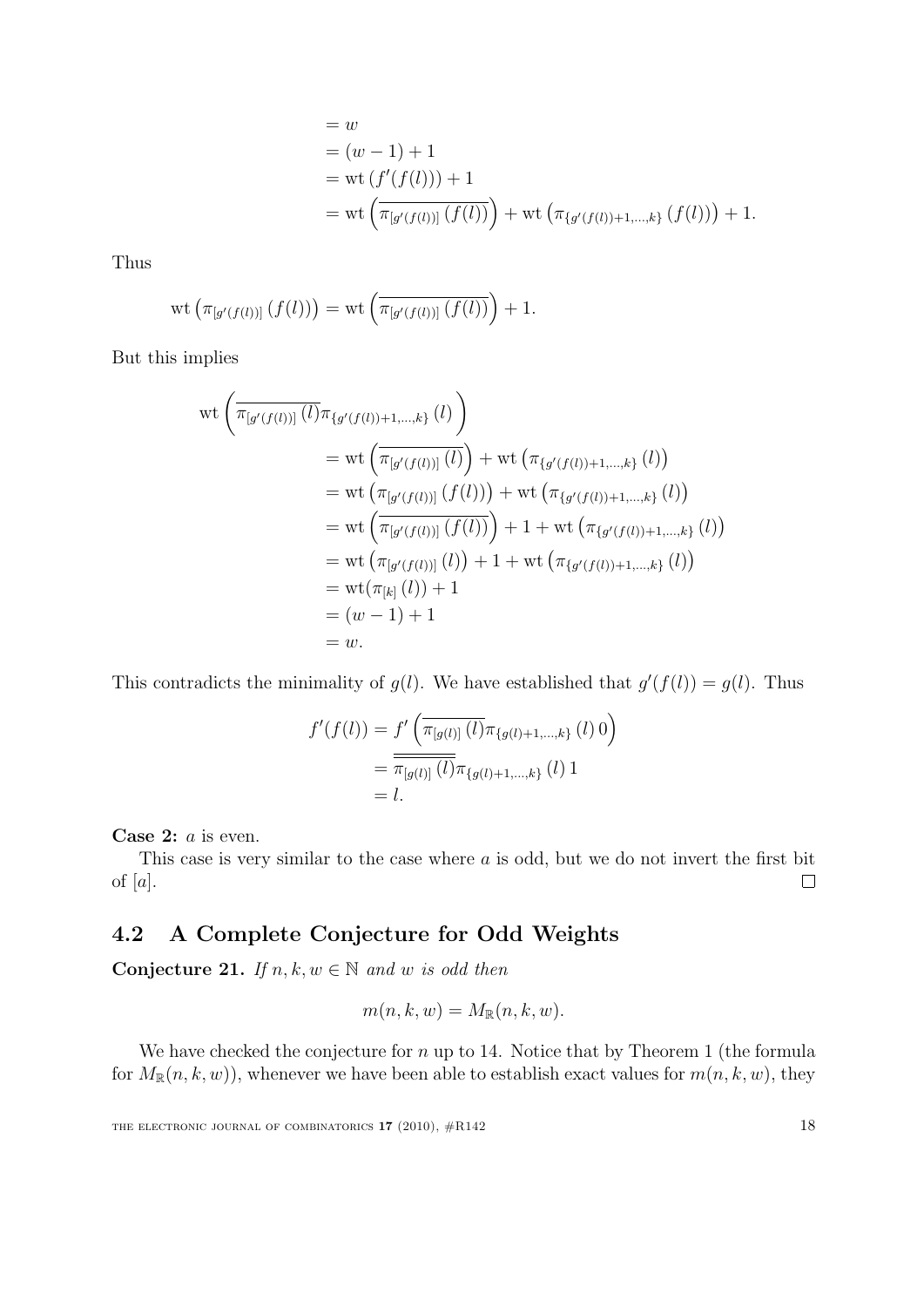agree with  $M_{\mathbb{R}}(n, k, w)$ . In particular, suppose  $k \leq w+1$  and  $n \geq w+k-1$  (the conditions given in Proposition 3 that imply  $m(n, k, w) = 2^{k-1}$ . Either  $w \le n/2$  and  $k-1 \le w$ , or  $w > n/2$ , in which case  $n - w \leq n/2$ , and since  $n \geq w + k - 1$ , we have  $k - 1 \leq n - w$ . Thus by Theorem 1,

$$
m(n, k, w) = 2^{k-1} = M_{\mathbb{R}}(n, k, w).
$$

Furthermore, for  $k, w \in \mathbb{N}$  with  $k \geq 2w$  and w odd, we have

$$
m(k, k, w) = m(k + 1, k, w) = m(k + 2, k, w)
$$

$$
= {k \choose w}
$$

$$
= M_{\mathbb{R}}(k, k, w) = M_{\mathbb{R}}(k + 1, k, w) = M_{\mathbb{R}}(k + 2, k, w).
$$

If w is odd and n is even then  $n - w$  is odd. If Conjecture 21 is true then we would have

 $m(n, k, w) = M_{\mathbb{R}}(n, k, w) = M_{\mathbb{R}}(n, k, n - w) = m(n, k, n - w).$ 

In fact,  $m(n, k, w)$  does have this symmetry.

**Proposition 22.** If  $n, k, w \in \mathbb{N}$  where n is even and w is odd then

$$
m(n,k,w) = m(n,k,n-w).
$$

*Proof.* Let B be a basis of odd weight vectors for C that achieves  $A_w(\mathcal{C}) = m(n, k, w)$ . Complement each element of B to get B'. Note that the code  $\mathcal{C}'$  generated by B' has  $A_{n-w}(\mathcal{C}') \geq A_w(\mathcal{C})$ . Thus  $m(n, k, n - w) \geq m(n, k, w)$ . By symmetry,  $m(n, k, n - w) =$  $m(n, k, w)$ .  $\Box$ 

### Acknowledgements

The author would like to thank Jamie Radcliffe for several helpful conversations and the anonymous reviewer for pointing to related literature and for many suggestions for improvement.

## References

- [1] R. Ahlswede, H. Aydinian, and L. Khachatrian. Maximum number of constant weight vertices of the unit n-cube contained in a k-dimensional subspace. Combinatorica,  $23(1):5-22$ , 2003. Paul Erdős and his mathematics (Budapest, 1999).
- [2] A.E. Ashikhmin, G.D Cohen, M. Krivelevich, and S.N. Litsyn. Bounds on distance distributions in codes of known size. IEEE Trans. Inform. Theory, 51(1):250–258, 2005.
- [3] Arrigo Bonisoli. Every equidistant linear code is a sequence of dual Hamming codes. Ars Combin., 18:181–186, 1984.